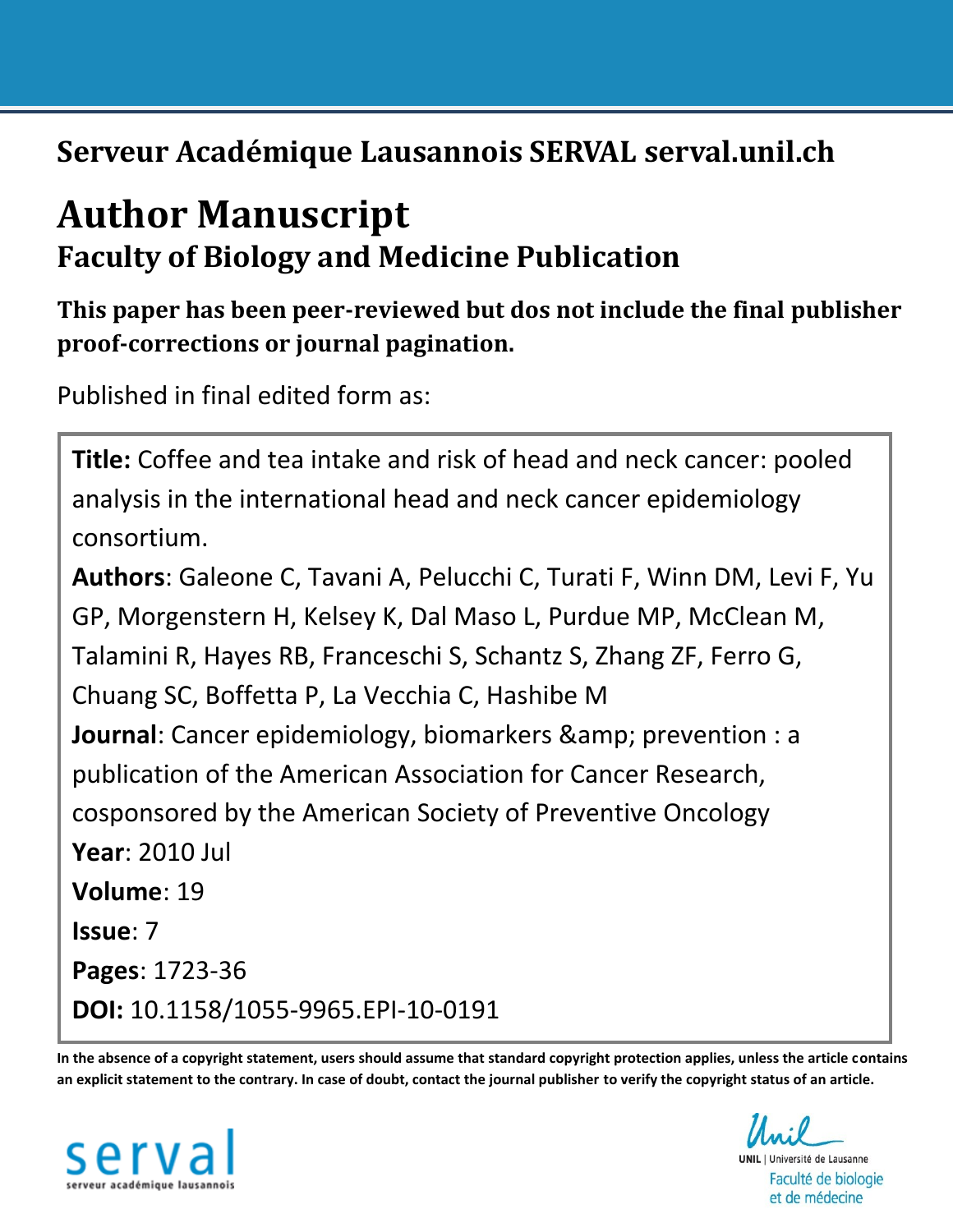

# NIH Public Access

**Author Manuscript**

*Cancer Epidemiol Biomarkers Prev*. Author manuscript; available in PMC 2011 July 1.

Published in final edited form as: Cancer Epidemiol Biomarkers Prev. 2010 July ; 19(7): 1723–1736. doi:10.1158/1055-9965.EPI-10-0191.

## **COFFEE AND TEA INTAKE AND RISK OF HEAD AND NECK CANCER: POOLED ANALYSIS IN THE INTERNATIONAL HEAD AND NECK CANCER EPIDEMIOLOGY CONSORTIUM**

**Carlotta Galeone**1,2, **Alessandra Tavani**1, **Claudio Pelucchi**1, **Federica Turati**1,2, **Deborah M. Winn**3, **Fabio Levi**4, **Guo-Pei Yu**5, **Hal Morgenstern**6, **Karl Kelsey**7, **Luigino Dal Maso**8, **Mark P. Purdue**3, **Michael McClean**9, **Renato Talamini**8, **Richard B. Hayes**10, **Silvia Franceschi**11, **Stimson Schantz**5, **Zuo-Feng Zhang**12, **Gilles Ferro**11, **Shu-Chun Chuang**13, **Paolo Boffetta**14,15, **Carlo La Vecchia**1,2, and **Mia Hashibe**16

<sup>1</sup> Istituto di Ricerche Farmacologiche "Mario Negri", Milan, Italy <sup>2</sup> Dipartimento di Medicina del Lavoro "Clinica del Lavoro Luigi Devoto", Sezione di Statistica Medica e Biometria "Giulio A. Maccacaro", Università degli Studi di Milano, Milan, Italy <sup>3</sup> National Cancer Institute, Bethesda, MD, USA<sup>4</sup> Institut Universitaire de Médecine Sociale et Préventive (IUMSP), Centre Hospitalier Universitaire Vaudois and University of Lausanne, Lausanne, Switzerland <sup>5</sup> New York Eye and Ear Infirmary, New York, NY, USA <sup>6</sup> Departments of Epidemiology and Environmental Health Sciences, University of Michigan School of Public Health and Comprehensive Cancer Center, University of Michigan, Ann Arbor, Michigan, USA<sup>7</sup> Brown University, Providence, Rhode Island, USA <sup>8</sup> Aviano Cancer Centre, Aviano, Italy <sup>9</sup> Boston University School of Public Health, Boston, MA <sup>10</sup> Division of Epidemiology, New York University School Of Medicine, NY, New York, USA <sup>11</sup> International Agency for Research on Cancer, Lyon, France <sup>12</sup> UCLA School of Public Health, Los Angeles, CA, USA <sup>13</sup> Imperial College London, London, UK <sup>14</sup> The Tisch Cancer Institute, Mount Sinai School of Medicine, New York, NY, USA <sup>15</sup> International Prevention Research Institute, Lyon, France <sup>16</sup> University of Utah School of Medicine, Salt Lake City, UT, USA

#### **Abstract**

**Background—**Only a few studies have explored the relation between coffee and tea intake and head and neck (HN) cancers, with inconsistent results.

**Methods—**We pooled individual-level data from nine case-control studies of HN cancers, including 5139 cases and 9028 controls. Logistic regression was used to estimate odds ratios (OR) and 95% confidence intervals (CI) adjusting for potential confounders.

**Results—**Caffeinated coffee intake was inversely related with the risk of cancer of the oral cavity and pharynx (OP): the ORs were 0.96 (95% CI 0.94–0.98) for an increment of one cup per day and 0.61 (95% CI 0.47–0.80) in drinkers of >4 cups per day vs. non-drinkers. This latter estimate was consistent for different anatomical sites (ORs were 0.46, 95%CI 0.30–0.71 for oral cavity, 0.58, 95% CI 0.41–0.82 for oropharyngeal/hypopharyngeal and 0.61, 95% CI 0.37–1.01 for OP not otherwise specified), and across strata of selected covariates. No association of

Correspondence to: Mia Hashibe, Ph.D., Division of Public Health, Department of Family & Preventive Medicine, University of Utah School of Medicine, 375 Chipeta Way, Suite A, Salt Lake City, UT, 84108, mia.hashibe@utah.edu, Fax: 801-587-3353. **AUTHOR CONTRIBUTIONS**

CG, AT, CP, FT conducted the statistical analysis and drafted the manuscript. MH, PB, CLV designed the study and obtained funding to carry out the study. DMW, FL, GPY, HM, KK, LDM, MPP, MM, RT, RBH, SF, SS, ZFZ contributed data from their individual studies. GF and SC managed the data and contributed to the statistical analysis. All co-authors contributed to the final manuscript draft.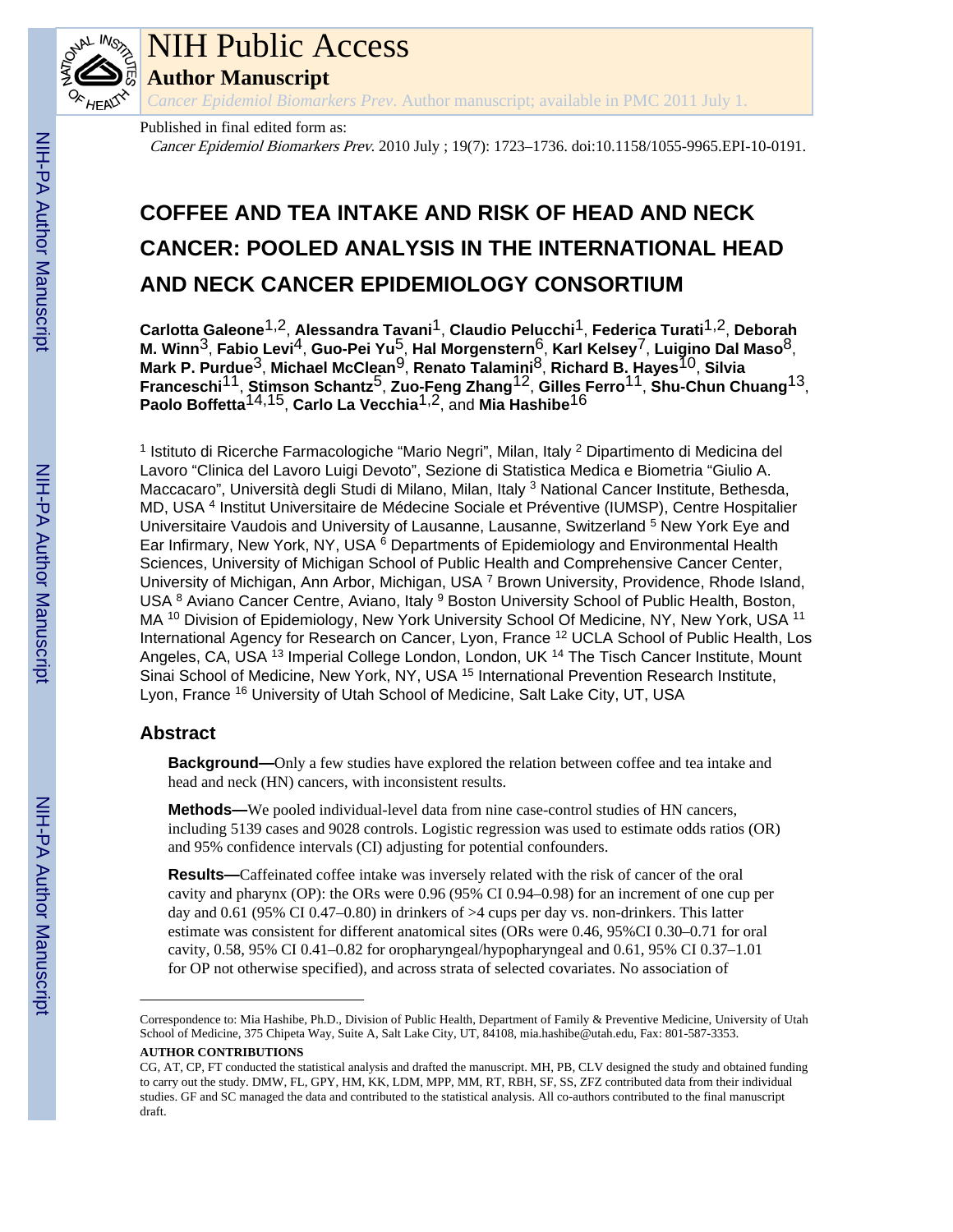caffeinated coffee drinking was found with laryngeal cancer (OR=0.96, 95% CI 0.64–1.45 in drinkers of >4 cups per day vs. non-drinkers). Data on decaffeinated coffee were too sparse for detailed analysis, but indicated no increased risk. Tea intake was not associated with HN cancer risk (OR=0.99, 95% CI 0.89–1.11 for drinkers vs. non-drinkers).

**Conclusions—**This pooled-analysis of case-control studies support the hypothesis of an inverse association between caffeinated coffee drinking and OP cancer risk.

**Impact—**Given widespread use of coffee and the relatively high incidence and low survival of HN cancers, the observed inverse association may have appreciable public health relevance.

#### **Keywords**

coffee; head-neck cancer; laryngeal cancer; oral cancer; pharyngeal cancer; pooled analysis; tea

#### **INTRODUCTION**

Tobacco smoking and alcohol drinking are the major risk factors for cancers of the oral cavity and pharynx (OP) and of the larynx (head and neck, HN, cancers) and together are responsible of about 75% of cases diagnosed in North America and Europe (1,2); however, other dietary and lifestyle factors, including other types of beverages, such as matè (3), may also play a role (4). Tea and coffee are the most common hot beverages in the world (5). In 1990 the International Agency for Research on Cancer (IARC) evaluated the evidence of an association between coffee intake and HN cancers to be inadequate to reach a conclusion, based on results of six case-control studies (5). Since then, a possible association between coffee intake and OP cancer risk was examined in at least two other prospective studies (6,7) and several case-control studies (8–21). Two cohort (6,7) and three case-control studies (10,12,19) reported some inverse relation, but most investigations reported inconsistent results, partly due to the limited number of cases included in each study and the different grouping of various HN cancers. One cohort study (22) and five case-control studies considered the association between coffee intake and laryngeal cancer risk (14,23–26), and overall showed no relation. At least two studies considered upper aerodigestive tract cancers all together, including cancer of the oesophagus besides HN: a multicenter case-control study, conducted in several European countries (Alcohol-Related Cancers And Genetic susceptibility in Europe, ARCAGE) (27), and a prospective study among Hawaii Japanese men (28): both found no consistent association with coffee drinking.

With reference to decaffeinated coffee, only one study considered HN cancers and found no consistent association (19).

Likewise, one prospective (29) and several case-control studies (9,13–15,19,21,24), found no material association between tea intake and HN cancer risk, while a prospective study among Hawaii Japanese men (28) and the ARCAGE study (27) found an inverse relation. Given the persistent uncertainties on the issue, we considered the relationship between caffeinated, decaffeinated coffee and tea drinking and the risk of HN cancers using data from a pooled-analysis of studies collected by the International Head and Neck Cancer Epidemiology (INHANCE) consortium (30).

#### **METHODS**

The INHANCE consortium includes 33 epidemiologic studies providing data on 24,571 cases of HN cancers, and 33,013 controls, from many countries and regions, including carcinomas of the oral cavity and pharynx, and larynx, and excluding lymphomas and sarcomas, and cancers of the nasopharynx and salivary glands (30). Among the 33 studies,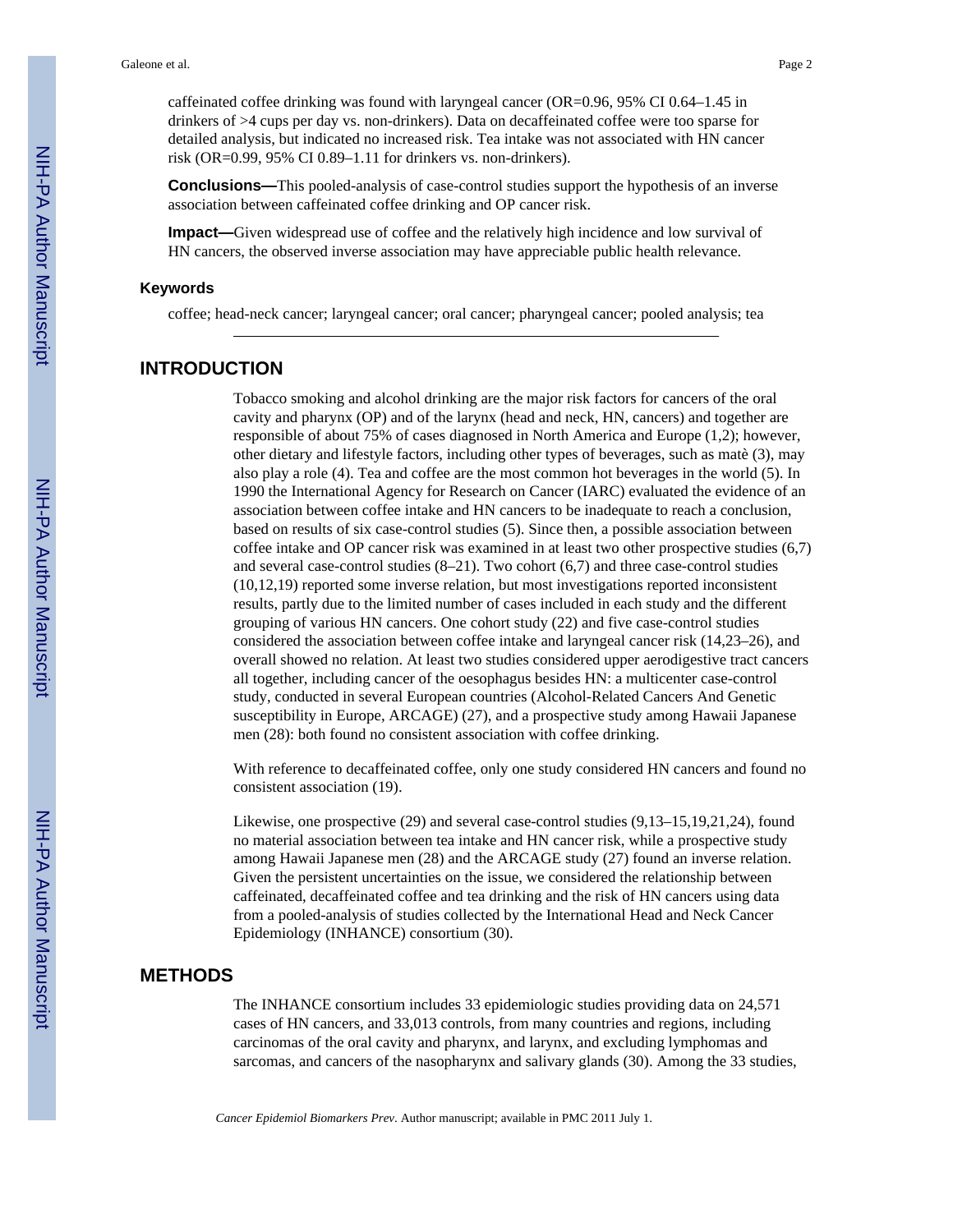23 had no information on coffee nor tea drinking and thus could not be included in this investigation. Another study was excluded because data on caffeinated coffee and tea amount were missing for 46% and 67% of cases and 28% and 51% of controls, respectively (31). Therefore, nine studies reporting information on caffeinated coffee, decaffeinated coffee or tea drinking were included. All the nine case-control studies included OP cancer and 7 studies included also laryngeal cancer. The characteristics of the studies are reported in Table 1.

Cases were subdivided in the following sites: 1) oral cavity (including lip, tongue, gum, floor of mouth and hard palate); 2) oropharynx (including base of tongue, lingual tonsil, soft palate, uvula, tonsil and oropharynx); 3) hypopharynx (including pyriform sinus); 4) oral cavity, pharynx unspecified or overlapping (not otherwise specified, NOS); 5) larynx (including glottis, supraglottis and subglottis); 6) HN cancers unspecified (including overlapping lesions not listed above).

This pooled-analysis is based on a total of 3915 cases of cancer of the OP (1191 of the oral cavity, 2112 of oropharynx/hypopharynx and 612 of OP NOS) and 9028 controls from 9 studies (1,32–39), and 1224 cases of cancer of the larynx and 7239 controls from 7 studies  $(32-38)$ .

Controls were patients in hospital for acute, non neoplastic diseases, not related to tobacco smoking and alcohol drinking, in five studies (32–35,38); and they were population controls in the other studies (1,36,37,39). Two studies were multicenter themselves (1,34) (Table 1). In the present report, the Italian multicentric study includes also the most recent data from Milan (40). Results on coffee drinking from four studies included in this analysis have already been published separately (1,32,34,35).

Face-to-face interviews were conducted in all studies. Informed consent was obtained from all study subjects, and the investigations were approved by relevant ethic committees according to the rules of each country and time period. Blank questionnaires were collected from all the individual studies to assess the comparability of all data collected and of the wording of the interview questions among the studies. Data from individual studies were checked for inconsistencies, pooled in a standardized way into a common database including a range of sociodemographic, behavioural, lifestyle and health information (30).

The questions about caffeinated, decaffeinated coffee and tea drinking were similar across studies, although the exact wording differed. The information was collected as cups of caffeinated, decaffeinated coffee or tea per day in four studies (32,33,37,39), per week in two studies (34,35) and per month in one study (38), and as open questions for two studies (1,36). The information across the studies was then converted into the variables "cups of caffeinated coffee per day", "cups of decaffeinated coffee per day" and "cups of tea per day".

#### **Statistical analysis**

The association between HN cancers and caffeinated coffee, decaffeinated coffee or tea intake was assessed by estimating odds ratios (OR) and the corresponding 95% confidence intervals (CI) using unconditional logistic regression models. All the models included study centre, age (quinquennia, categorically), sex, education level (no formal education, less than junior high school, some high school, high-school graduate, vocational/some college, college graduate/postgraduate), race/ethnicity (non-Hispanic White, Black, Hispanic/Latino, other), cigarette smoking (never, 1–10, 11–20, 21–30, 31–40, 41–50, >50 packs/year, categorically), duration of cigar smoking (continuously), duration of pipe smoking (continuously), alcohol drinking (non drinkers,  $>0-1$ ,  $>1-3$ ,  $>3-8$ ,  $>8-18$ ,  $>18-40$ ,  $>40-75$ ,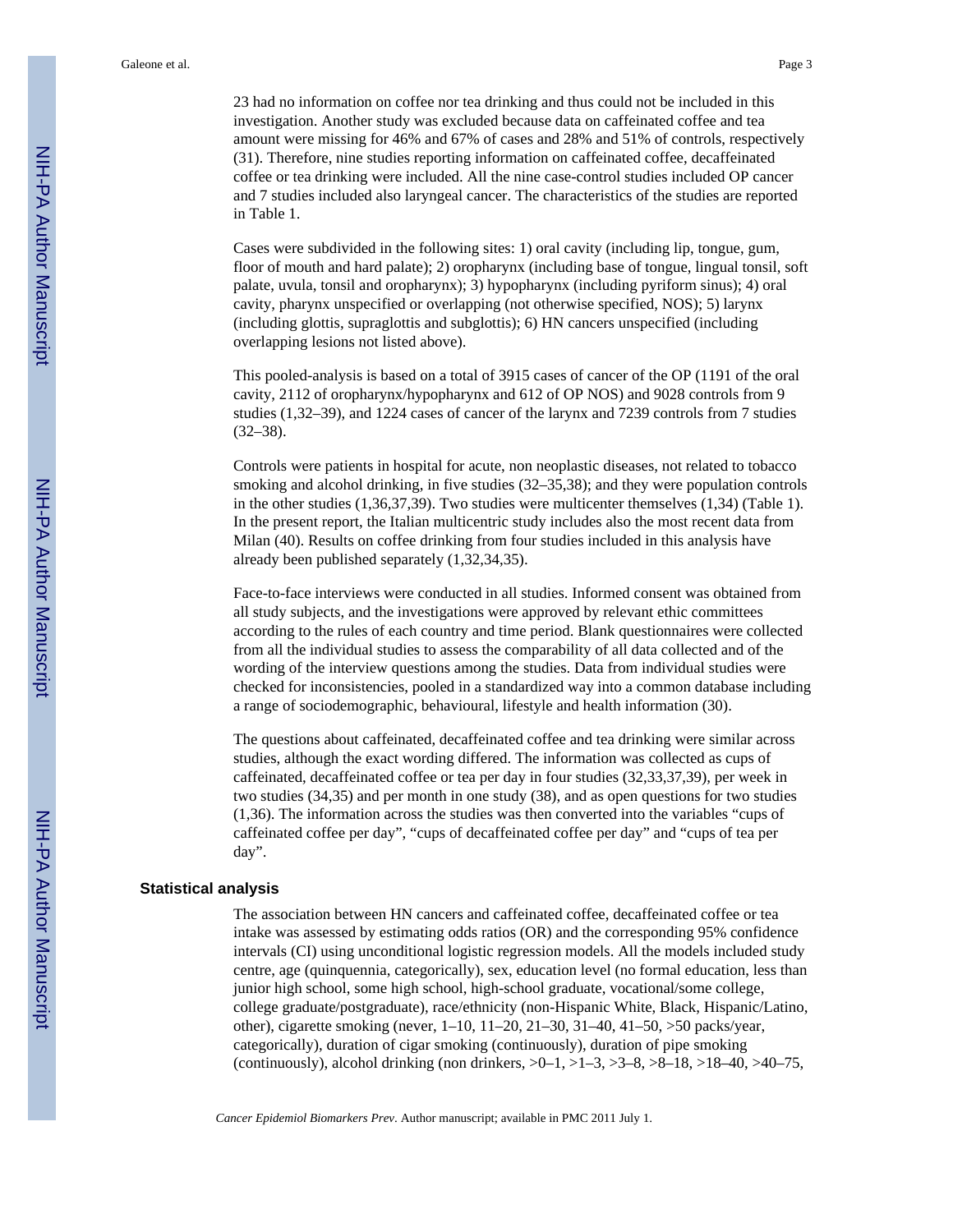>75–115, >115–155, >155 ml per day, categorically), body weight (quartiles, categorically), and vegetable and fruit consumption (quartiles of intake, categorically). For subjects with missing education level (388 cases and 250 controls), we applied multiple imputation (5 imputations) with the PROC MI procedure in SAS. To calculate summary estimates, the study specific estimates were included in a two-stage random-effects logistic regression model with the maximum likelihood estimator. Pooled ORs were also estimated with a fixed-effects logistic regression model. We tested for heterogeneity among the study ORs using a likelihood ratio test comparing a model that included the product terms between each study (other than the reference study) with the variable of interest and a model without a product term, for the risk of HN cancers combined and of each anatomical subsite. The likelihood ratio test was assessed on the category of intake. We used the random-effects (41) estimates when heterogeneity was detected  $(p<0.05)$ , and the fixed-effects estimates otherwise. We also conducted an influence analysis, in which each study was excluded one at time to ensure that the statistical significance and magnitude of the overall estimates were not dependent on any one study.

The OR for consumption of more than 4 cups per day of caffeinated coffee was also calculated in strata of age, sex, geographical region, education, tobacco consumption, alcohol consumption and vegetable and fruit intake. In stratified analyses, light tobacco users were smokers of ≤20 pack-year equivalent (combination of pack-years of cigarettes and equivalent amount of cigars or pipe). Heavy tobacco users were smokers of >20 packyear equivalent. Light alcohol drinkers were drinkers of <3 drinks per day, and heavy alcohol drinkers were those drinking ≥3 drinks per day.

#### **RESULTS**

Table 1 presents the characteristics of the nine case-control studies included in the pooled analysis. Of them, five were hospital-based and four were population-based. Four studies were conducted in Europe, four in North America and one in Central America. The North American multicentre study (1) and the Central American study (39) did not include laryngeal cancer.

The distribution of cases at various organs within HN and controls according to age, sex and other selected covariates is shown in Table 2. Males were 76% of OP and 90% of laryngeal cancer cases, and non-Hispanic Whites were 86% and 95%, respectively. Cases were less educated than controls, more often smokers and heavy alcohol drinkers.

The ORs of HN cancer for consumption of caffeinated coffee, decaffeinated coffee and tea are reported in Table 3. Compared with non drinkers, the ORs of OP cancer combined were 0.88 (95% CI: 0.62–1.25) for <3 cups of caffeinated coffee per day, 0.78 (95% CI: 0.49– 1.24) for 3 to 4 cups per day and 0.61 (95% CI: 0.47–0.80) for >4 cups per day (p-value of test for linear trend: <0.01). The ORs among caffeinated coffee drinkers of >4 cups per day, based on nine studies, were 0.46 (95% CI: 0.30–0.71) for oral, 0.58 (95% CI: 0.41–0.82) for oropharyngeal/hypopharyngeal, and 0.61 (95% CI: 0.37–1.01) for OP NOS cancer (p-value of tests for linear trend:  $\langle 0.01, 0.02 \rangle$  and  $\langle 0.01 \rangle$ . The corresponding OR for laryngeal cancer, based on seven studies was 0.96 (95% CI: 0.64–1.45). The ORs for an increment of one cup per day were 0.96 (95% CI: 0.94–0.98) for OP cancer (0.96 (95% CI: 0.92–0.99) for cancer of the oral cavity, 0.95 (95% CI: 0.93–0.98) for cancer of the oropharynx/hypopharynx and 0.96 (95% CI: 0.91–1.00) for OP NOS cancer), and 0.99 (95% CI: 0.95–1.04) for laryngeal cancer. Further adjustment for former smoking did not materially change the results.

Information on decaffeinated coffee derived from six studies for either OP or laryngeal cancers. Decaffeinated coffee was consumed by 11–15% of cases of OP cancer and by 12%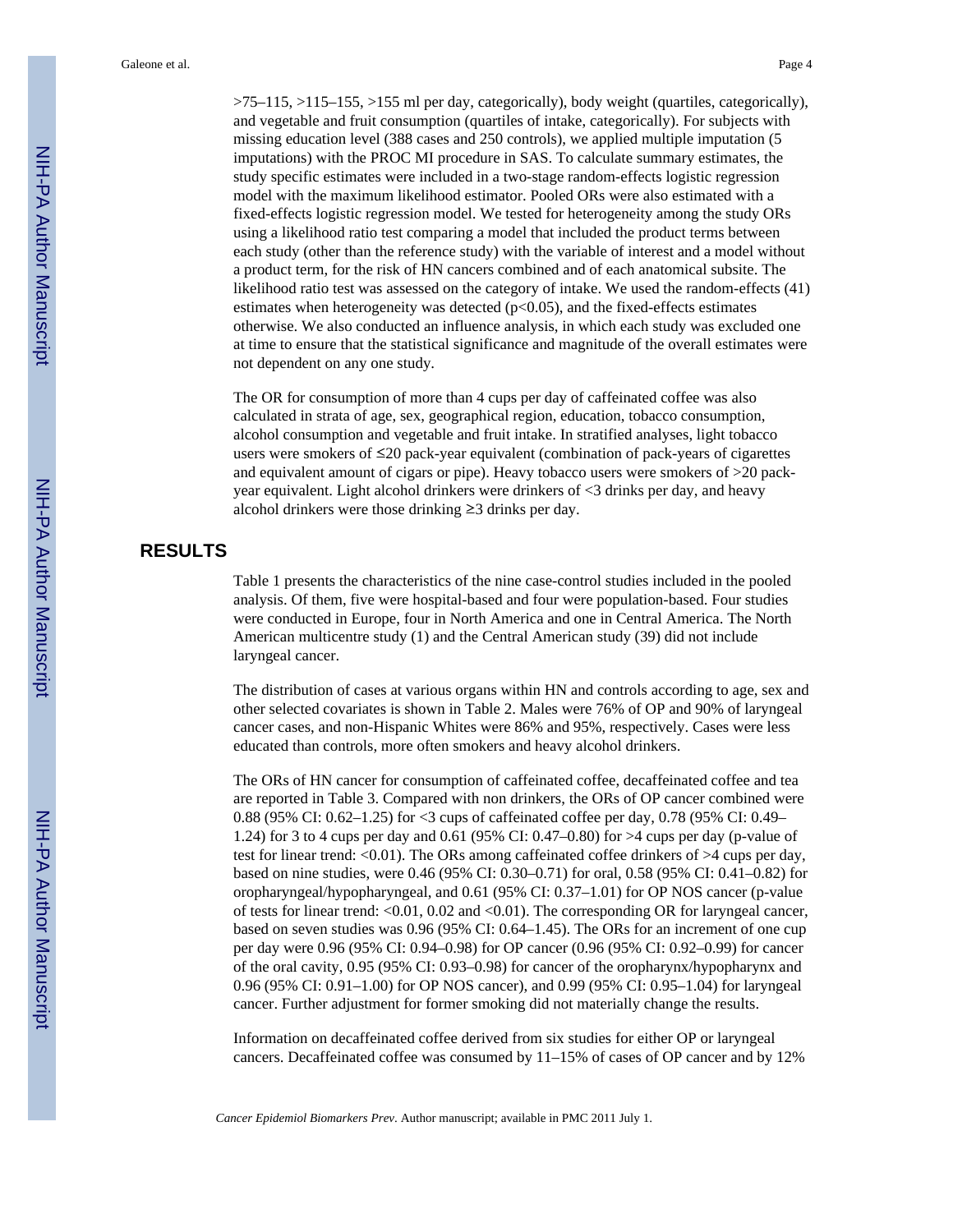of controls, with corresponding ORs of 1.05 (95% CI 0.85–1.29) for OP cancer, 1.17 (95% CI 0.81–1.69) for oral, 0.94 (95% CI 0.72–1.23) for oropharyngeal/hypopharyngeal, and 1.40 (95% CI 0.93–2.12) for OP NOS cancer. Eight percent of cases of laryngeal cancer consumed decaffeinated coffee. The corresponding OR for laryngeal cancer was 0.96 (95% CI 0.41–2.22). The estimates were not different for consumption of  $\leq 1$  cup and  $\geq 1$  cup per day. When we combined information on types of coffee consumed, 73% of cases of OP cancer and 74% of controls were drinkers of caffeinated coffee alone, 4% of both cases and controls were drinkers of decaffeinated coffee alone, and 8% of cases and controls drank both caffeinated and decaffeinated coffee. As compared to non drinkers of any type of coffee, the ORs for drinkers of both types of coffee were 0.79 (95% CI: 0.51–1.21) for OP cancer, 0.72 (95% CI: 0.39–1.33) for oral, 0.80 (95% CI: 0.46–1.38) for oropharyngeal/ hypopharyngeal and 1.11 (95% CI: 0.54–2.29) for OP NOS cancer. The corresponding OR for laryngeal cancer was 0.92 (95% CI: 0.34–2.53).

Compared to tea non drinkers, the ORs for tea drinkers were 0.99 (95% CI: 0.89–1.11) for OP cancer, 1.06 for oral (95% CI: 0.88–1.27), 0.93 (95% CI: 0.81–1.06) for oropharyngeal/ hypopharyngeal, 1.10 (95% CI: 0.88–1.39) for OP NOS (based on nine studies), and 0.97 (95% CI: 0.80–1.18) for laryngeal cancer (based on seven studies).

Figure 1 shows the study specific estimates for the relation between amount of caffeinated coffee consumption and OP cancer. Panel A gives the ORs for >0–<3 cups per day, panel B gives the ORs for  $\geq 3-\leq 4$  cups per day, and panel C gives the ORs for  $>4$  cups per day, versus non drinkers of caffeinated coffee. For an intake of >4 cups per day of caffeinated coffee, the ORs of OP cancer were below unity in seven studies (significant in two studies) and above unity in two studies (non significant), resulting in a summary OR of 0.61 (95% CI: 0.49–0.77) with p-value for heterogeneity equal to 0.57.

Figure 2 shows the study specific estimates for the relation between levels of caffeinated coffee consumption and laryngeal cancer. Panel A gives the ORs for >0–<3 cups per day, panel B gives the ORs for ≥3–≤4 cups per day, and panel C gives the ORs for >4 cups per day, versus non drinkers of caffeinated coffee. For an intake of >4 cups per day, the ORs of laryngeal cancer were close to unity in two studies, above unity in one study (non significant), and below unity in three studies (significant in one), resulting in a summary OR of 0.94 (95% CI: 0.62–1.42) with p-value for heterogeneity equal to 0.07. In sensitivity analysis, summary ORs were calculated after exclusion of one study at a time. These analyses did not reveal any notable change in the estimates, with ORs for OP cancer varying between 0.58 and 0.68.

Table 4 reports the ORs of OP cancer for caffeinated coffee intake of >4 cups per day in strata of selected covariates. There was no heterogeneity across strata of age, sex, geographic region, education, tobacco smoking, alcohol drinking, vegetable and fruit intake, and type of controls. However, numbers of cases were small among never and light tobacco smokers.

#### **DISCUSSION**

In this pooled analysis of case-control studies, caffeinated coffee was inversely related with the risk of OP cancer. The protection was similar across the oral cavity and pharyngeal sites, with a substantial amount of heterogeneity between studies. No association of caffeinated coffee drinking was found with cancer of the larynx. Data on decaffeinated coffee and tea indicated a lack of material association. However, for decaffeinated coffee data were limited, as both the prevalence of consumption and the amount consumed by drinkers were low.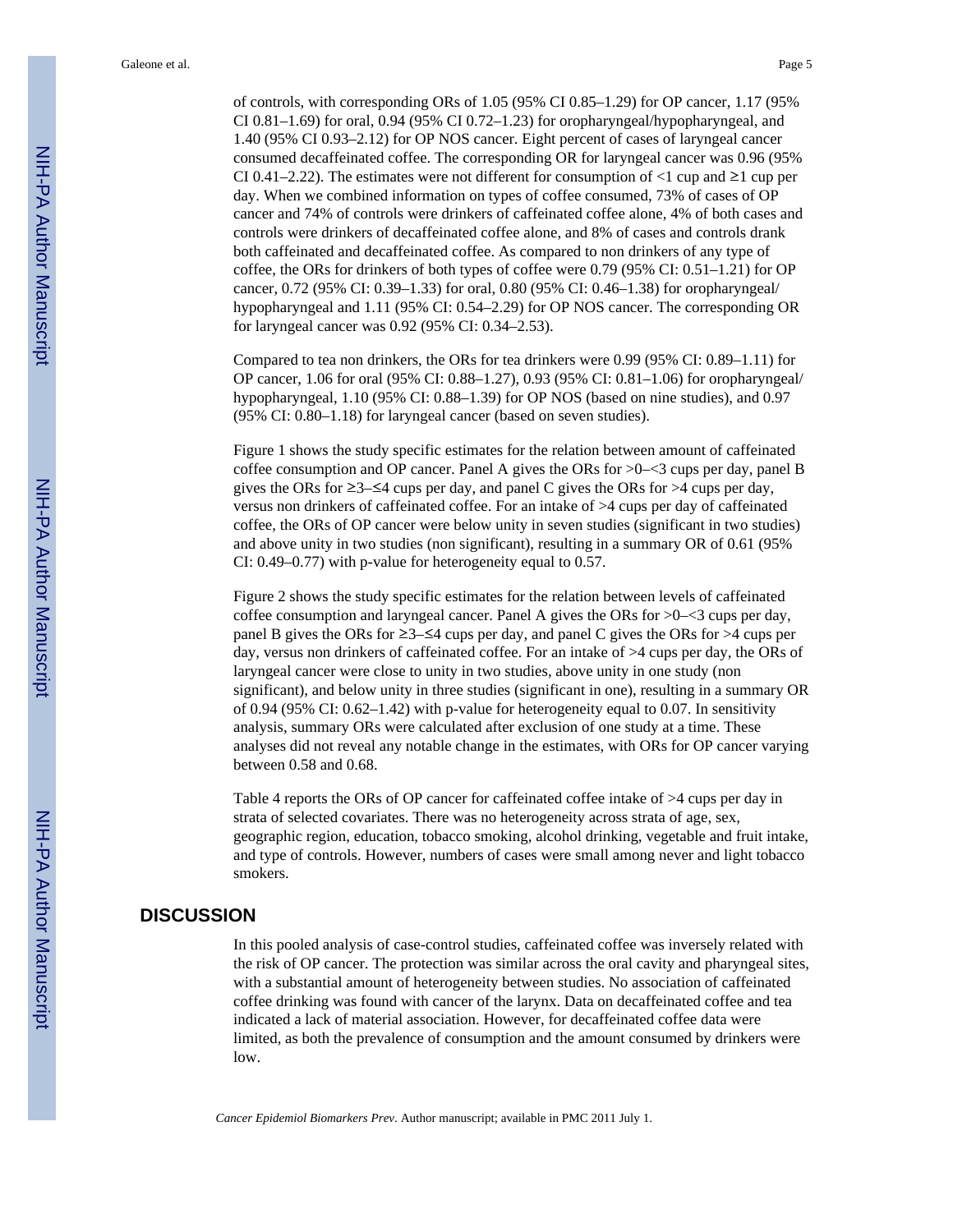Galeone et al. Page 6

Risk estimates of OP cancer for caffeinated coffee drinking were heterogeneous between studies. Chemical composition of coffee beverages varies according to variety of the plant (Arabica or Robusta) and preparation, but most studies had inadequate information on these issues. Another source of heterogeneity is that some subjects with low or irregular consumption of coffee may have been included among non drinkers because of the way the unexposed group was defined in some studies. In fact, results were heterogeneous among intermediate levels of consumption, but not among subjects with high consumption. This possible misclassification, however, if anything, could have attenuated the inverse association.

Other sources of heterogeneity are the different patterns of alcohol drinking and tobacco smoking in various populations, positively correlated with both coffee intake and HN cancer risk (42–44). However, the inverse association was similar in strata of tobacco smoking and alcohol drinking. When we stratified for geographic region, no heterogeneity was detected within European studies and within American studies, separately, indicating that it could be at least partly explained by different modalities of consumption among European and US populations (e.g., variety of coffee, type of processing and/or preparation, patterns of consumption, etc.). In a sensitivity analysis, exclusion of each study from the pooledanalysis did not materially change the summary estimates, showing that results were not driven by any single study. Recall of coffee drinking has been shown satisfactorily reproducible and valid (45–48), and should not be different on the basis of the disease status or among various types of controls, as coffee is not commonly known to affect OP cancer risk.

The presence of pre-neoplastic changes in the oral cavity or symptoms of the disease may cause changes in coffee or tea drinking among the cases, notably a decrease among cases due to high temperature of coffee or tea (reverse causation). However, the difference in results between caffeinated coffee and tea intake would suggest that reverse causality due to disease-related change in drinking patterns is not the main reason for the observed associations for caffeinated coffee intake. Additionally, limited findings from cohort studies – where information on coffee drinking is collected several years before diagnosis – weigh against a relevant role of reverse causation. There are, in fact, two Norwegian cohorts: one cohort (22) included 38 cases of OP cancer and found a relative risk (RR) of 0.73 for drinkers of 7 or more cups per day of coffee compared to 2 or less; the other cohort included 33 cases of cancers and found a RR of 0.5 for drinkers of 7 or more cups per day, with a significant inverse trend in risk (6). A third cohort study was based on the Miyagi Cohort in Japan, included 48 cases and found a RR of 0.35 (95% CI: 0.16–0.77) for drinkers of one or more cups per day (7). Thus, overall the limited evidence from cohort studies suggests a decreased risk for high coffee intake, although publication bias cannot be excluded.

In this analysis, the risk estimates did not materially change after adjustment for body weight and for vegetable and fruit consumption, which have been inversely associated with oral cancer in several studies (49). More important, caffeinated coffee drinking was moderately correlated with tobacco ( $r=0.24$ ,  $p<0.001$ ) and alcohol ( $r=0.14$ ,  $p<0.001$ ) consumption. However, careful allowance for alcohol drinking and tobacco smoking did not materially modify any of the risk estimates, indicating that residual confounding is not a plausible explanation of the inverse relation between caffeinated coffee and OP cancer. Additionally, assuming that coffee drinkers also smoke and drink more, any residual confounding would result in a positive bias away from the null, which we did not observe in our study. Information was not available on human papillomavirus (HPV) infection, which has been causally associated with oropharyngeal cancer (50), but there is no reason to think that coffee intake is associated with HPV infection. Another limitation of this study is the lack of good quality data on duration of coffee drinking or other time-related factors of the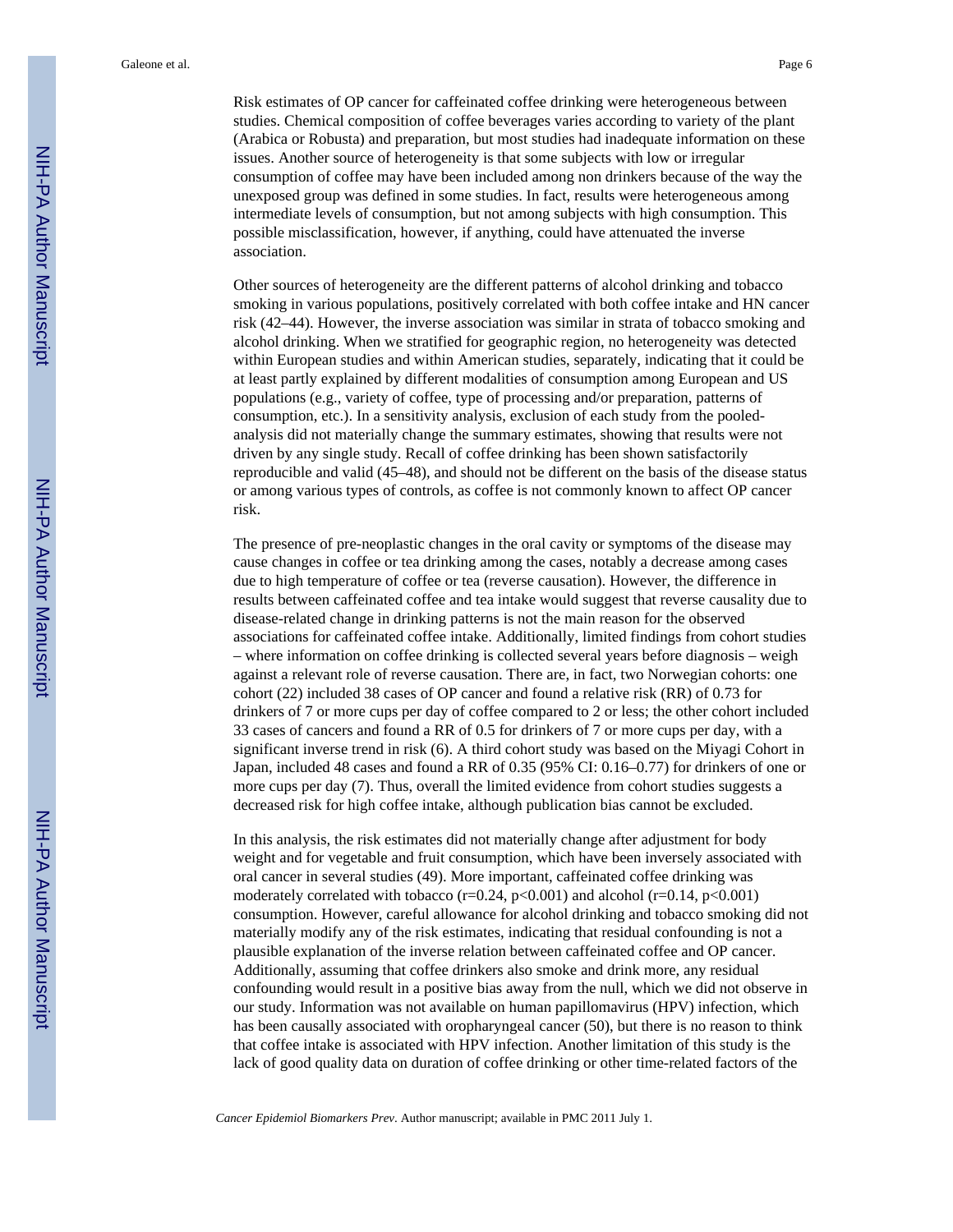exposure in several studies, which did not allow investigation of these issues in the pooled analysis.

With reference to other studies investigating the relation of coffee drinking and HN cancer risk, of the at least eleven case-control studies not included in the INHANCE consortium (8,9,13–16,18,20,21,51), one study from the USA (13), one from Brazil (14) and one from Montenegro (20) considering OP cancer, and six studies considering oral or hypopharyngeal cancer (9,15,16,18,21,51) found no significant association with coffee drinking, but the point estimates were below unity in several of them. Each study, however, was not large enough to have adequate statistical power to detect a relatively weak association and often did not focus on coffee or had no adjustment for tobacco smoking and alcohol drinking. When we conducted a summary meta-analysis of the six most informative studies not included in the INHANCE consortium, i.e., those with a quantification of the amount of coffee (one cohort and five case-control, for a total of 1628 cases) (7,13–16,21), the summary RR for the highest category of coffee consumption as compared to the lowest one (as categorized in each study) was 0.72 (95% CI 0.55–0.95).

As for laryngeal cancer risk, results of studies not included in this pooled-analysis were inconsistent, and overall compatible with no relation. One Norwegian cohort study (22) found an inverse relation of laryngeal cancer with coffee intake, two case-control studies (8,26) found an increased risk and one prospective (6) and two case-control studies (14,24) found no relation.

For both OP and laryngeal cancers, the few other published data on decaffeinated coffee consumption are inadequate for any meaningful inference (52).

With reference to tea intake, one Japanese prospective study (29) on oral cancer, four casecontrol studies on OP/oral cancers (9,13–15) and two case-control studies on laryngeal cancer (14,24) found no significant relation, similarly to the results of our pooled-analysis. The World Cancer Research Fund Expert Report concluded that the evidence for a relation between tea consumption and HN cancers is too limited to draw any conclusion (49).

Support for a real inverse association between caffeinated coffee intake and OP cancer comes from the significant inverse dose-relation in a subset of studies, the consistent relation across strata of potential confounders and effect modifiers, and the consistent association in European and American populations. Furthermore, the absence of a relation observed in the same studies between caffeinated coffee intake and the risk of laryngeal cancer, which shares similar risk factors of OP cancer (4,23,24), support a real association between caffeinated coffee intake and the risk of OP cancer. The lack of association with tea drinking argues against reverse causality and report bias too, though tea is generally less consumed than caffeinated coffee in these populations and it is likely to be more misclassified.

The inverse relationship between caffeinated coffee drinking and OP cancer can be related to various components of coffee. Besides caffeine, coffee contains more than a thousand chemicals (5), some of which have antioxidant and antimutagenic activities in animal models and cell culture systems (53). These include several phenolic compounds (such as chlorogenic, caffeic, ferulic and cumaric acids), melanoidins and diterpenes (such as cafestol and kahweol) (54,55) whose concentration in the beverage varies depending on type of raw coffee (Arabica or Robusta), roasting and preparation, as unfiltered coffee contains less amounts of lipid component, such as diterpenes (56). In particular, cafestol and kahweol may reduce the genotoxicity of some carcinogens (53), and may activate enzymes involved in cancerogenic detoxification (57,58), such as glutathione-S-transferase and inhibiting Nacetyltransferase (59). Still, no definite biological mechanism of the potential healthy role of coffee on HN cancers is available (52). Coffee drinking has also been inversely related to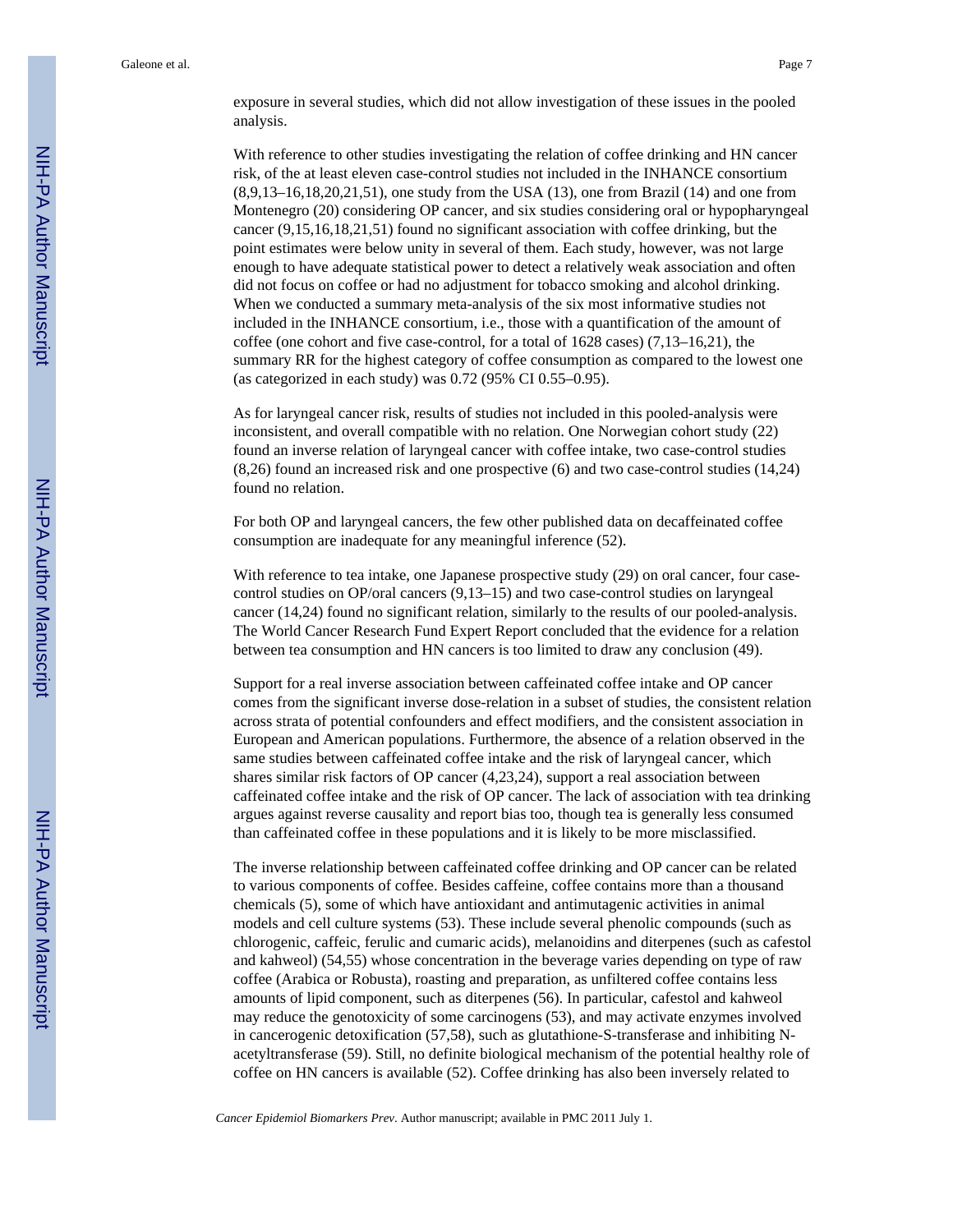In conclusion, the results of this pooled-analysis of case-control studies support the hypothesis of an inverse association between caffeinated coffee drinking and OP cancer risk, and provide a more precise estimate of the magnitude of the effect. Bias, confounding and reverse causality, however, cannot be excluded. Given widespread use of coffee and the high incidence and low survival of HN cancers (62), it is important to conclusively establish whether the observed association between caffeinated coffee drinking and HN cancer risk is causal as this would have appreciable public health relevance, though alcohol and tobacco remain the key risk factors for OP cancer in most population (1).

#### **Acknowledgments**

The authors thank Dr Patrizia Lettieri for bibliographic research. CG was supported during her permanence at IARC by "Fondazione del Monte di Lombardia".

This INHANCE Consortium was supported by a grant from the US National Institutes of Health (NIH), National Cancer Institute (NCI) (R03CA113157). The individual studies were funded by the following grants:

- **1.** Milan study: Italian Association for Research on Cancer (AIRC).
- **2.** France study: Swiss Cancer League, Switzerland [KFS1069-09-2000]
- **3.** Aviano and Italy Multicenter studies: Italian Association for Research on Cancer, Italian League Against Cancer, and Italian Ministry of Research.
- **4.** Swiss study: Swiss League against Cancer and the Swiss Research against Cancer/Oncosuisse (KFS-700 and OCS-1633).
- **5.** Los Angeles study: NIH [P50CA90388, R01DA11386, R03CA77954, T32CA09142, U01CA96134, and R21ES011667] as well as the Alper Research Program for Environmental Genomics of the UCLA Jonsson Comprehensive Cancer Center
- **6.** Boston study: [NIH National Cancer Institute (CA100679), (CA78609)]
- **7.** US Multicenter study: The Intramural Program of the National Cancer Institute, National Institutes of Health, USA
- **8.** MSKCC study: NIH [R01CA51845]
- **9.** Puerto Rico study: Intramural Research Program of the NIH and the National Cancer Institute

#### **Abbreviations**

| <b>ARCAGE</b>  | Alcohol-Related Cancers And Genetic susceptibility in Europe |
|----------------|--------------------------------------------------------------|
| <b>CI</b>      | confidence interval                                          |
| <b>HN</b>      | head and neck                                                |
| <b>IARC</b>    | International Agency for Research on Cancer                  |
| <b>INHANCE</b> | International Head and Neck Cancer Epidemiology              |
| <b>OP</b>      | oral cavity and pharynx                                      |
| <b>OR</b>      | odds ratio                                                   |
| <b>RR</b>      | relative risk                                                |
|                |                                                              |

#### **References**

1. Blot WJ, McLaughlin JK, Winn DM, et al. Smoking and drinking in relation to oral and pharyngeal cancer. Cancer Research 1988;48:3282. [PubMed: 3365707]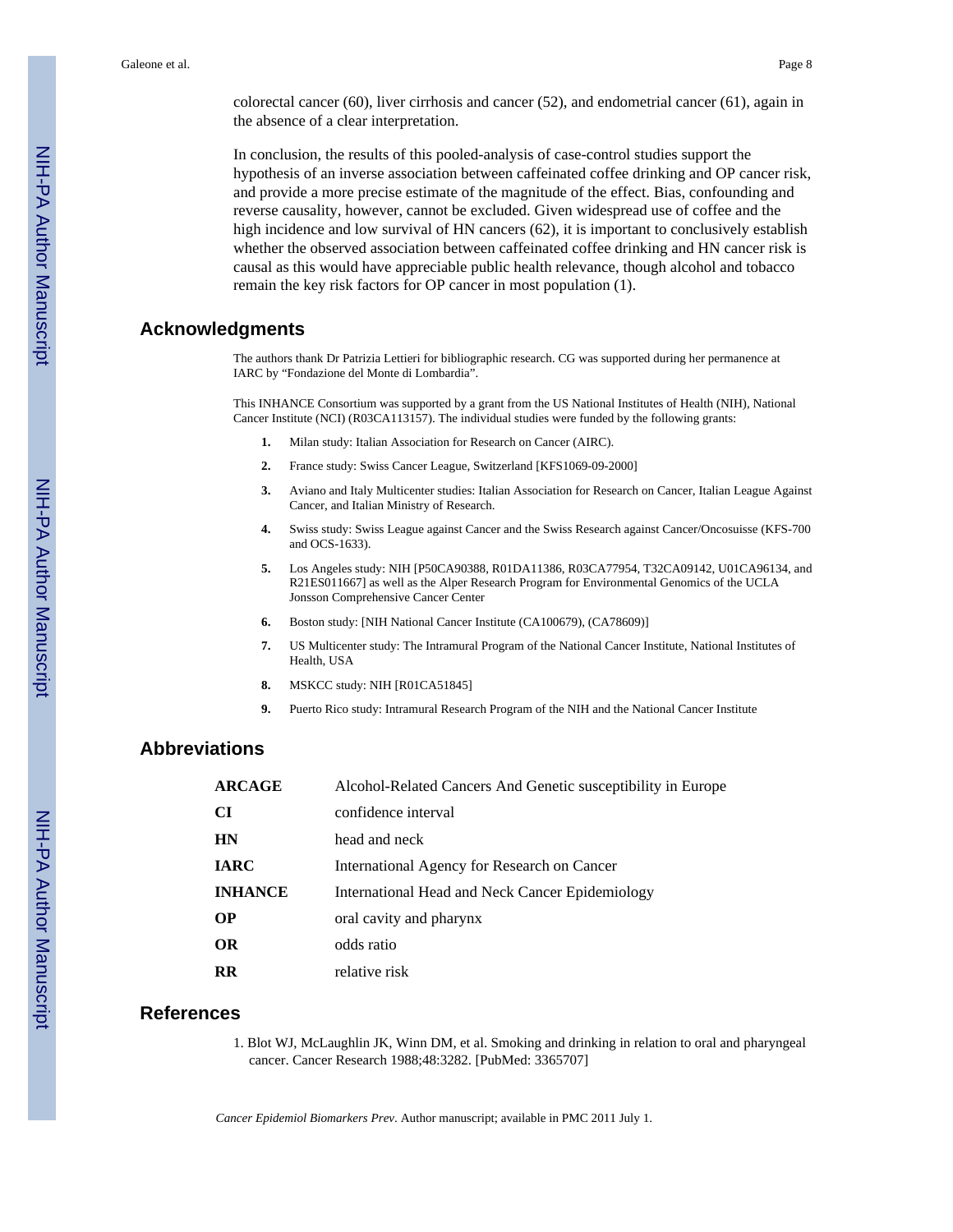- 2. Negri E, La Vecchia C, Franceschi S, Tavani A. Attributable risk for oral cancer in northern Italy. Cancer Epidemiol Biomarkers Prev 1993;2:189–93. [PubMed: 8318870]
- 3. Goldenberg D. Maté: a risk factor for oral and oropharyngeal cancer. Oral Oncology 2002;38:646– 9. [PubMed: 12167417]
- 4. Mayne, ST.; Morse, DE.; Winn, DM., editors. Cancer epidemiology and prevention. New York: Oxford Press; 2006. Cancers of the oral cavity and pharynx.
- 5. IARC. IARC Monogr Eval Carcinog Risks Hum. Lyon, France: IARC Press; 1991. Coffee, tea, mate, methylxanthines and methylglyoxal.
- 6. Stensvold I, Jacobsen BK. Coffee and cancer: a prospective study of 43,000 Norwegian men and women. Cancer Causes Control 1994;5:401–8. [PubMed: 7999961]
- 7. Naganuma T, Kuriyama S, Kakizaki M, et al. Coffee consumption and the risk of oral, pharyngeal, and esophageal cancers in Japan: the Miyagi Cohort Study. Am J Epidemiol 2008;168:1425–32. [PubMed: 18974083]
- 8. Restrepo HE, Correa P, Haenszel W, Brinton LA, Franco A. A case-control study of tobacco-related cancers in Colombia. Bull Pan Am Health Organ 1989;23:405–13. [PubMed: 2611462]
- 9. Franco EL, Kowalski LP, Oliveira BV, et al. Risk factors for oral cancer in Brazil: a case-control study. Int J Cancer 1989;43:992–1000. [PubMed: 2732011]
- 10. Franceschi S, Bidoli E, Baron AE, et al. Nutrition and cancer of the oral cavity and pharynx in north-east Italy. Int J Cancer 1991;47:20–5. [PubMed: 1985874]
- 11. La Vecchia C, Negri E, D'Avanzo B, Boyle P, Franceschi S. Dietary indicators of oral and pharyngeal cancer. Int J Epidemiol 1991;20:39–44. [PubMed: 2066242]
- 12. Franceschi S, Barra S, La Vecchia C, et al. Risk factors for cancer of the tongue and the mouth. A case-control study from northern Italy. Cancer 1992;70:2227–33. [PubMed: 1394055]
- 13. Mashberg A, Boffetta P, Winkelman R, Garfinkel L. Tobacco smoking, alcohol drinking, and cancer of the oral cavity and oropharynx among U.S. veterans. Cancer 1993;72:1369–75. [PubMed: 8339227]
- 14. Pintos J, Franco EL, Oliveira BV, et al. Mate, coffee, and tea consumption and risk of cancers of the upper aerodigestive tract in southern Brazil. Epidemiology 1994;5:583–90. [PubMed: 7841239]
- 15. Bundgaard T, Wildt J, Frydenberg M, Elbrond O, Nielsen JE. Case-control study of squamous cell cancer of the oral cavity in Denmark. Cancer Causes Control 1995;6:57–67. [PubMed: 7718736]
- 16. Takezaki T, Hirose K, Inoue M, et al. Tobacco, alcohol and dietary factors associated with the risk of oral cancer among Japanese. Jpn J Cancer Res 1996;87:555–62. [PubMed: 8766517]
- 17. Uzcudun AE, Retolaza IR, Fernandez PB, et al. Nutrition and pharyngeal cancer: results from a case-control study in Spain. Head Neck 2002;24:830–40. [PubMed: 12211047]
- 18. Petridou E, Zavras AI, Lefatzis D, et al. The role of diet and specific micronutrients in the etiology of oral carcinoma. Cancer 2002;94:2981–8. [PubMed: 12115387]
- 19. Tavani A, Bertuzzi M, Talamini R, et al. Coffee and tea intake and risk of oral, pharyngeal and esophageal cancer. Oral Oncol 2003;39:695–700. [PubMed: 12907209]
- 20. Vlajinac HD, Marinkovic JM, Sipetic SB, et al. Case-control study of oropharyngeal cancer. Cancer Detect Prev 2006;30:152–7. [PubMed: 16647226]
- 21. Heck JE, Sapkota A, Vendhan G, et al. Dietary risk factors for hypopharyngeal cancer in India. Cancer Causes Control 2008;19:1329–37. [PubMed: 18704720]
- 22. Jacobsen BK, Bjelke E, Kvale G, Heuch I. Coffee drinking, mortality, and cancer incidence: results from a Norwegian prospective study. J Natl Cancer Inst 1986;76:823–31. [PubMed: 3457969]
- 23. La Vecchia C, Negri E, D'Avanzo B, et al. Dietary indicators of laryngeal cancer risk. Cancer Res 1990;50:4497–500. [PubMed: 2369728]
- 24. Zatonski W, Becher H, Lissowska J, Wahrendorf J. Tobacco, alcohol, and diet in the etiology of laryngeal cancer: a population-based case-control study. Cancer Causes Control 1991;2:3–10. [PubMed: 1873431]
- 25. Bosetti C, La Vecchia C, Talamini R, et al. Food groups and laryngeal cancer risk: a case-control study from Italy and Switzerland. Int J Cancer 2002;100:355–60. [PubMed: 12115553]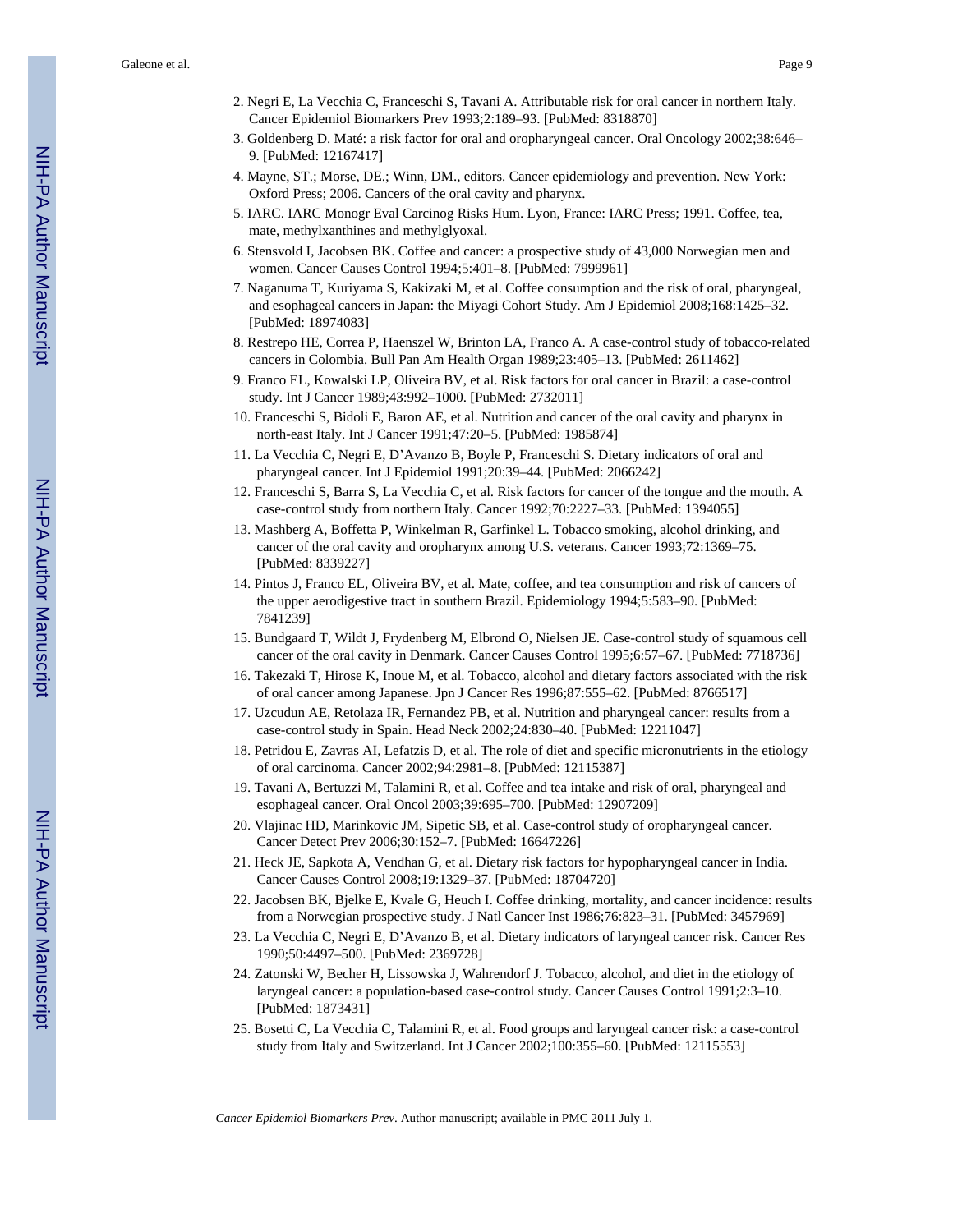- 26. Zvrko E, Gledovic Z, Ljaljevic A. Risk factors for laryngeal cancer in Montenegro. Arh Hig Rada Toksikol 2008;59:11–8. [PubMed: 18407867]
- 27. Lagiou P, Talamini R, Samoli E, et al. Diet and upper-aerodigestive tract cancer in Europe: the ARCAGE study. Int J Cancer 2009;124:2671–6. [PubMed: 19230023]
- 28. Chyou PH, Nomura AM, Stemmermann GN. Diet, alcohol, smoking and cancer of the upper aerodigestive tract: a prospective study among Hawaii Japanese men. Int J Cancer 1995;60:616– 21. [PubMed: 7860134]
- 29. Ide R, Fujino Y, Hoshiyama Y, et al. A prospective study of green tea consumption and oral cancer incidence in Japan. Ann Epidemiol 2007;17:821–6. [PubMed: 17606381]
- 30. Conway DI, Hashibe M, Boffetta P, et al. Enhancing epidemiologic research on head and neck cancer: INHANCE - The international head and neck cancer epidemiology consortium. Oral Oncol 2009;45:743–6. [PubMed: 19442571]
- 31. Elahi A, Zheng Z, Park J, et al. The human OGG1 DNA repair enzyme and its association with orolaryngeal cancer risk. Carcinogenesis 2002;23:1229–34. [PubMed: 12117782]
- 32. Franceschi S, Talamini R, Barra S, et al. Smoking and drinking in relation to cancers of the oral cavity, pharynx, larynx, and esophagus in northern Italy. Cancer Res 1990;50:6502–7. [PubMed: 2208109]
- 33. Benhamou S, Tuimala J, Bouchardy C, et al. DNA repair gene XRCC2 and XRCC3 polymorphisms and susceptibility to cancers of the upper aerodigestive tract. Int J Cancer 2004;112:901–4. [PubMed: 15386379]
- 34. Bosetti C, Gallus S, Trichopoulou A, et al. Influence of the Mediterranean diet on the risk of cancers of the upper aerodigestive tract. Cancer Epidemiol Biomarkers Prev 2003;12:1091–4. [PubMed: 14578148]
- 35. Levi F, Pasche C, La Vecchia C, et al. Food groups and risk of oral and pharyngeal cancer. Int J Cancer 1998;77:705–9. [PubMed: 9688303]
- 36. Cui Y, Morgenstern H, Greenland S, et al. Polymorphism of Xeroderma Pigmentosum group G and the risk of lung cancer and squamous cell carcinomas of the oropharynx, larynx and esophagus. Int J Cancer 2006;118:714–20. [PubMed: 16094634]
- 37. Peters ES, McClean MD, Liu M, et al. The ADH1C polymorphism modifies the risk of squamous cell carcinoma of the head and neck associated with alcohol and tobacco use. Cancer Epidemiol Biomarkers Prev 2005;14:476–82. [PubMed: 15734975]
- 38. Schantz SP, Zhang ZF, Spitz MS, Sun M, Hsu TC. Genetic susceptibility to head and neck cancer: interaction between nutrition and mutagen sensitivity. Laryngoscope 1997;107:765–81. [PubMed: 9185733]
- 39. Hayes RB, Bravo-Otero E, Kleinman DV, et al. Tobacco and alcohol use and oral cancer in Puerto Rico. Cancer Causes Control 1999;10:27–33. [PubMed: 10334639]
- 40. Rossi M, Garavello W, Talamini R, et al. Flavonoids and the risk of oral and pharyngeal cancer: a case-control study from Italy. Cancer Epidemiol Biomarkers Prev 2007;16:1621–5. [PubMed: 17684136]
- 41. DerSimonian R, Laird N. Meta-analysis in clinical trials. Control Clin Trials 1986;7:177–88. [PubMed: 3802833]
- 42. Morabia A, Wynder EL. Dietary habits of smokers, people who never smoked, and exsmokers. Am J Clin Nutr 1990;52:933–7. [PubMed: 2239771]
- 43. La Vecchia C, Negri E, Franceschi S, Parazzini F, Decarli A. Differences in dietary intake with smoking, alcohol, and education. Nutr Cancer 1992;17:297–304. [PubMed: 1437648]
- 44. Wynder EL, Hall NE, Polansky M. Epidemiology of coffee and pancreatic cancer. Cancer Res 1983;43:3900–6. [PubMed: 6861152]
- 45. Ferraroni M, Tavani A, Decarli A, et al. Reproducibility and validity of coffee and tea consumption in Italy. Eur J Clin Nutr 2004;58:674–80. [PubMed: 15042137]
- 46. Munger RG, Folsom AR, Kushi LH, Kaye SA, Sellers TA. Dietary assessment of older Iowa women with a food frequency questionnaire: nutrient intake, reproducibility, and comparison with 24-hour dietary recall interviews. Am J Epidemiol 1992;136:192–200. [PubMed: 1415141]
- 47. Jacobsen BK, Bonaa KH. The reproducibility of dietary data from a self-administered questionnaire. The Tromso Study. Int J Epidemiol 1990;19:349–53. [PubMed: 2376446]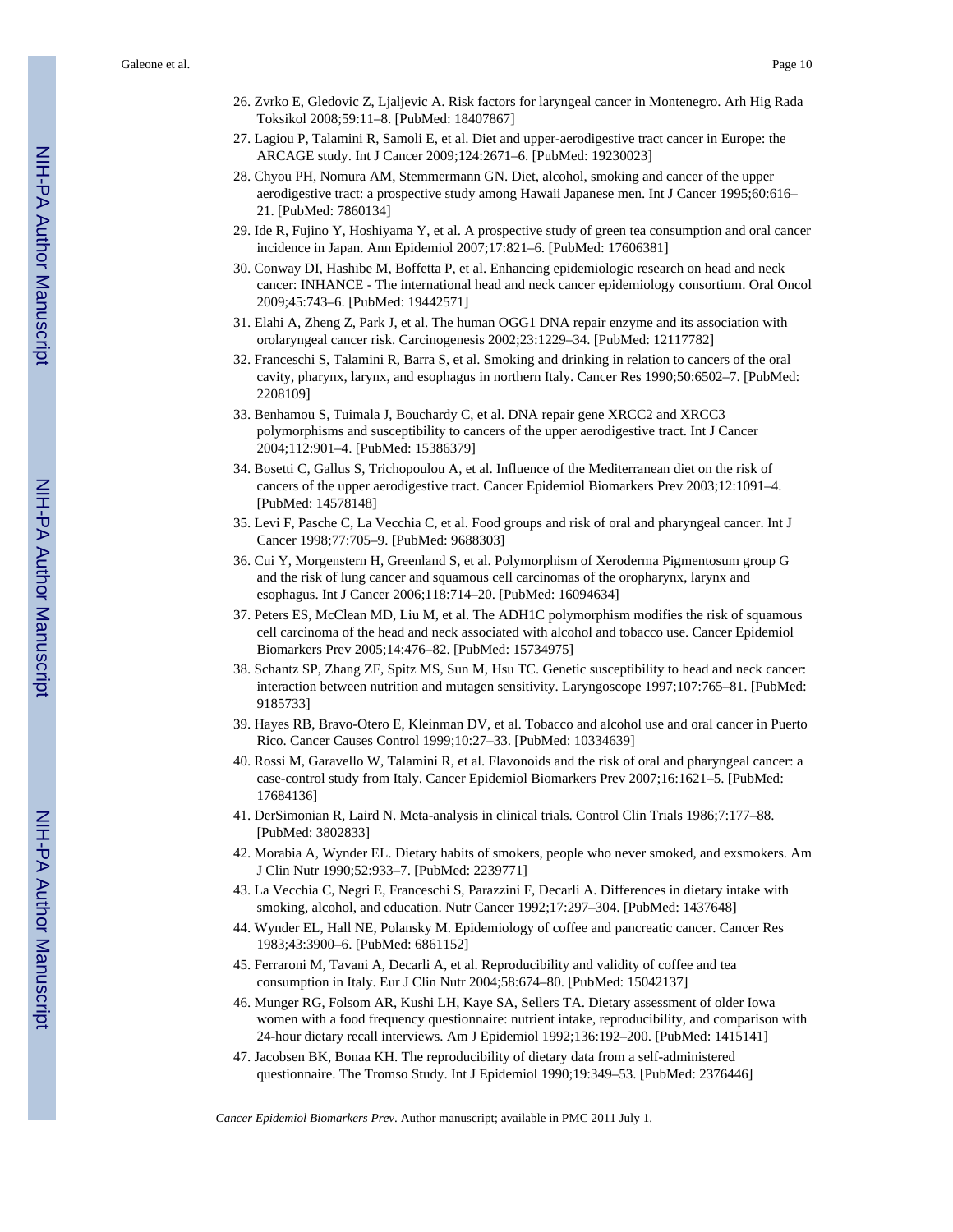Galeone et al. Page 11

- 48. Johansson L, Solvoll K, Opdahl S, Bjorneboe GE, Drevon CA. Response rates with different distribution methods and reward, and reproducibility of a quantitative food frequency questionnaire. Eur J Clin Nutr 1997;51:346–53. [PubMed: 9192190]
- 49. World Cancer Research Fund/American Institute for Cancer Research. Food, Nutrition, Physical Activity, and Prevention of Cancer: A Global Perspective. Washington DC: American Institute for Cancer Research; 2007.
- 50. IARC. IARC Monogr Eval Carcinog Risks Hum. Lyon France: IARC Press; 2007. Human Papillomaviruses.
- 51. Guneri P, Cankaya H, Yavuzer A, et al. Primary oral cancer in a Turkish population sample: association with sociodemographic features, smoking, alcohol, diet and dentition. Oral Oncol 2005;41:1005–12. [PubMed: 16139559]
- 52. La Vecchia C, Tavani A. Coffee and cancer risk: an update. Eur J Cancer Prev 2007;16:385–9. [PubMed: 17923807]
- 53. Cavin C, Holzhaeuser D, Scharf G, et al. Cafestol and kahweol, two coffee specific diterpenes with anticarcinogenic activity. Food Chem Toxicol 2002;40:1155–63. [PubMed: 12067578]
- 54. Daglia M, Papetti A, Gregotti C, Berte F, Gazzani G. In vitro antioxidant and ex vivo protective activities of green and roasted coffee. J Agric Food Chem 2000;48:1449–54. [PubMed: 10820041]
- 55. Anese M, Nicoli MC. Antioxidant properties of ready-to-drink coffee brews. J Agric Food Chem 2003;51:942–6. [PubMed: 12568553]
- 56. Viani, R. The composition of coffee. In: Garattini, editor. Caffeine, Coffee, and Health. New York, NY: Raven Press; 1993. p. 17-41.
- 57. Cavin C, Holzhauser D, Constable A, Huggett AC, Schilter B. The coffee-specific diterpenes cafestol and kahweol protect against aflatoxin B1-induced genotoxicity through a dual mechanism. Carcinogenesis 1998;19:1369–75. [PubMed: 9744531]
- 58. Majer BJ, Hofer E, Cavin C, et al. Coffee diterpenes prevent the genotoxic effects of 2-amino-1 methyl-6-phenylimidazo[4,5-b]pyridine (PhIP) and N-nitrosodimethylamine in a human derived liver cell line (HepG2). Food Chem Toxicol 2005;43:433–41. [PubMed: 15680679]
- 59. Huber WW, Parzefall W. Modification of N-acetyltransferases and glutathione S-transferases by coffee components: possible relevance for cancer risk. Methods Enzymol 2005;401:307–41. [PubMed: 16399395]
- 60. Je Y, Liu W, Giovannucci E. Coffee consumption and risk of colorectal cancer: a systematic review and meta-analysis of prospective cohort studies. Int J Cancer 2009;124:1662–8. [PubMed: 19115212]
- 61. Bravi F, Scotti L, Bosetti C, et al. Coffee drinking and endometrial cancer risk: a metaanalysis of observational studies. Am J Obstet Gynecol 2009;200:130–5. [PubMed: 19110217]
- 62. Boyle, P.; Levin, B. World cancer report 2008. IARC Press; 2008.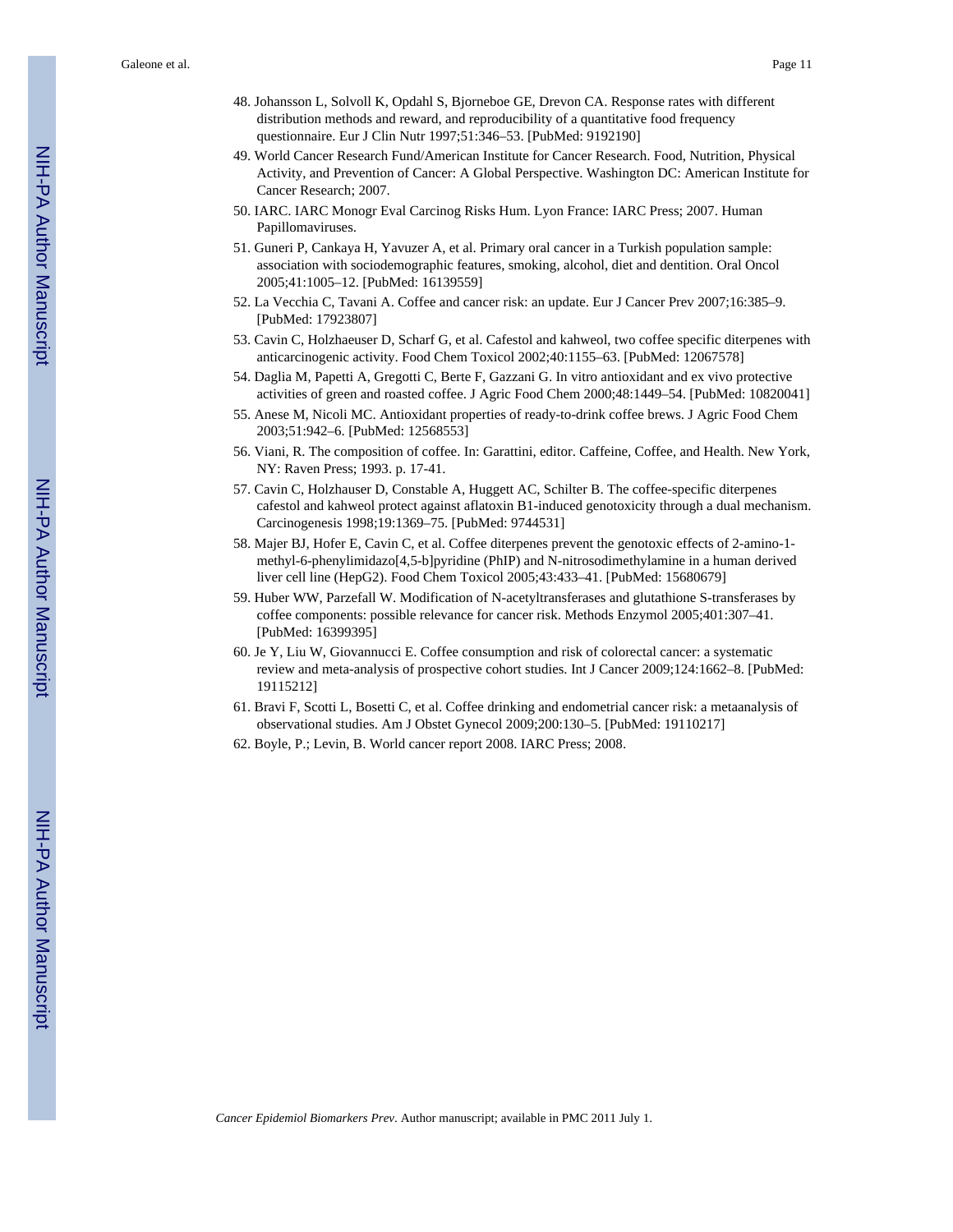

#### **Figure 1.**

Study specific and pooled estimates of OP cancer for drinkers of caffeinated coffee versus non drinkers

NOTE In Panel B the study by Peters et al 2005 is missing because no subjects consumed  $\epsilon$ =3->=4 cups of caffeinated coffee per day, due to the ordinal response scale used (i.e., 2–3) cups per day, 3–4 cups per day). Small differences in the estimates between the figure and Table 3 are due to rounding off of data.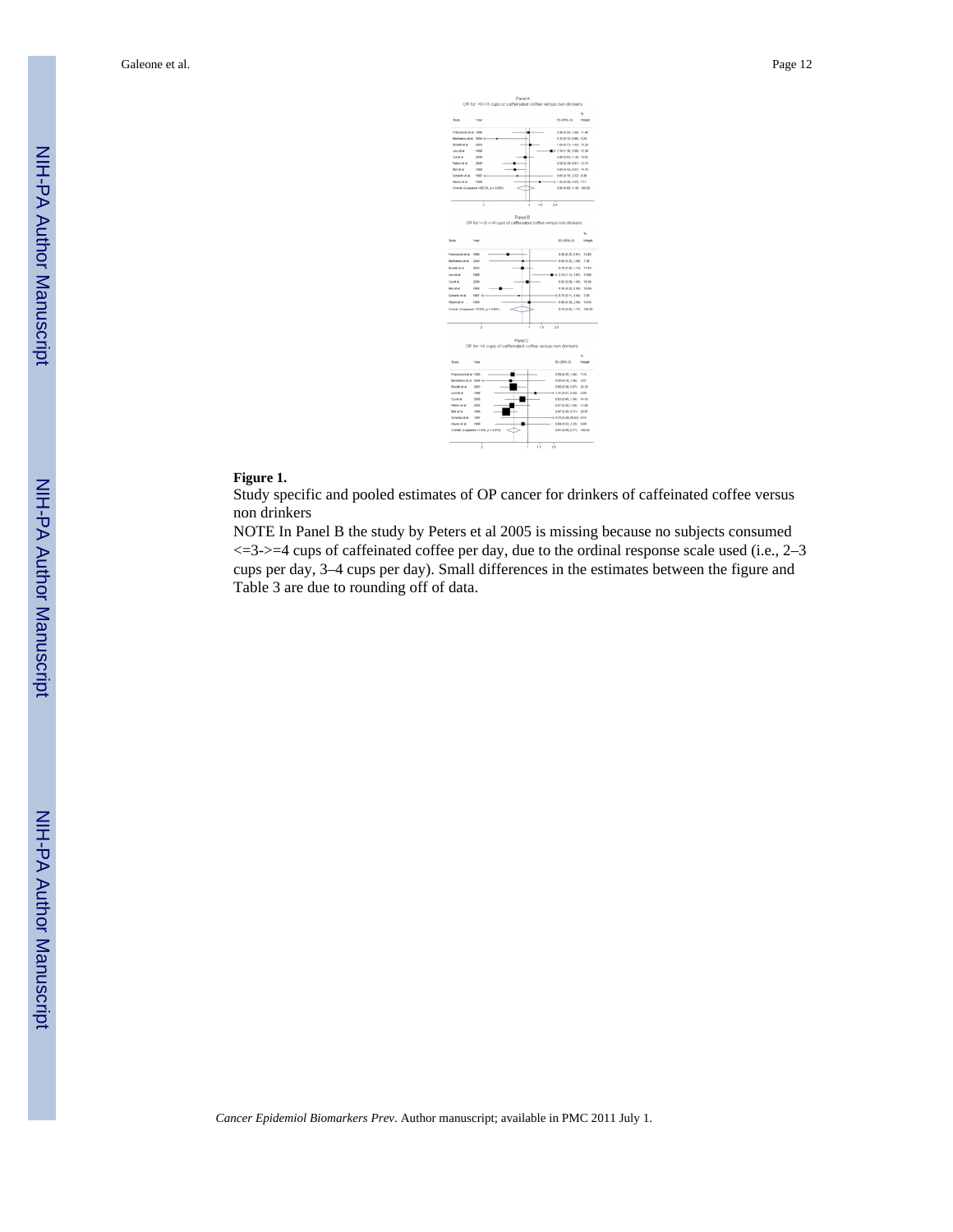Story<br>S Year ES (95% C) Decetti et al<br>Decetti et al<br>Levi et al<br>Cui et al 2003<br>1988<br>2006<br>2006 Owall 4 Panel B OR for >=3-<=4 cups of ca .<br>Decemi et al 2003<br>1000 1.40 (0.04, 2.32) .<br>Levi et al  $\rightarrow$  1.36 (0.57, 3.16) 14.32  $0.40 (0.11, 1.27)$ <br> $1.12 (0.82, 1.56)$  $\alpha$  $\frac{1}{2000}$  $11.60$ Panel B<br>OR for >=3-<=4 cups of caffeinated coffee non drinker 29.0 1.11 (8.50, 1.99)  $\overline{1}$  $2004 \quad \in$   $2000$ <br> $1000$ <br> $2008 \quad \in$  $-1.40 (0.04, 2.32)$ <br> $\rightarrow 1.36 (0.57, 2.35)$  $41.04$ <br> $14.32$ loresi et a ٠ .<br>Levi et al  $rac{1}{2}$  $0.40\ (0.10, 1.27)$   $1.13\ (0.82, 1.90)$ 11.60  $10000$ 

#### OR for >0-<3 cups of cat

#### **Figure 2.**

Study specific and pooled estimates of laringeal cancer for drinkers of caffeinated coffee versus non drinkers

NOTE In Panel B two studies are missing. Study by Peters et al. 2005 is missing because no subjects consumed <=3->=4 cups of caffeinated coffee per day, due to the ordinal response scale used (i.e., 2–3 cups per day, 3–4 cups per day); study by Schantz et al 1997 is missing because the OR was not estimable, respectively. Small differences in the estimates between the figure and Table 3 are due to rounding off of data.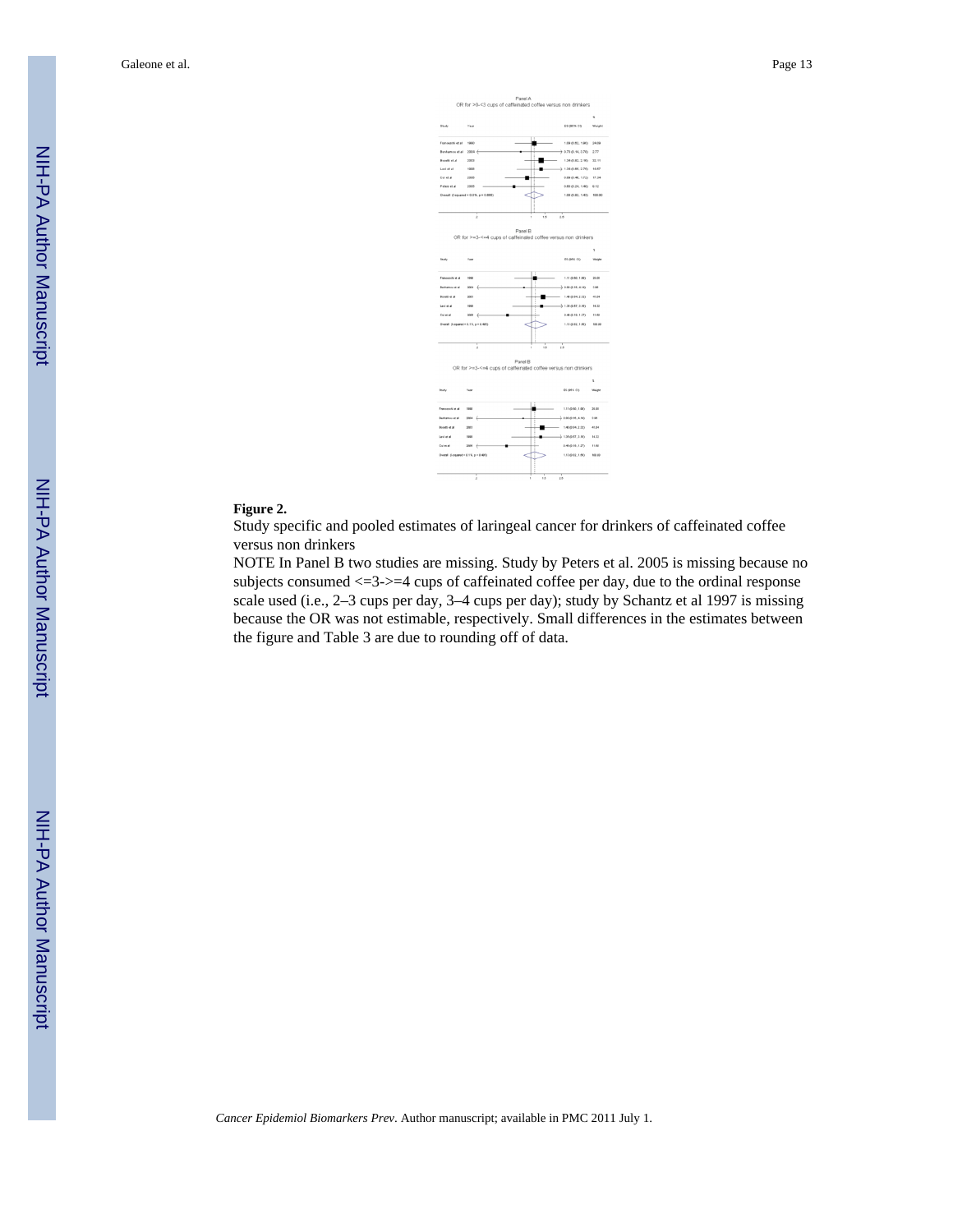NIH-PA Author Manuscript

NIH-PA Author Manuscript

# **TABLE 1**

Characteristics of individual studies of the International Head and Neck Cancer Epidemiology (INHANCE) consortium pooled analysis and including information on caffeinated coffee, decaffeinated coffee or Characteristics of individual studies of the International Head and Neck Cancer Epidemiology (INHANCE) consortium pooled analysis and including information on caffeinated coffee, decaffeinated coffee or tea drinking

| Study                       |                                                                      |                        |                                                              |                                  | Information on            |                |                                                        |                               |                       | Total oral cavity/pharynx |                                      |                            |              |
|-----------------------------|----------------------------------------------------------------------|------------------------|--------------------------------------------------------------|----------------------------------|---------------------------|----------------|--------------------------------------------------------|-------------------------------|-----------------------|---------------------------|--------------------------------------|----------------------------|--------------|
| reference $\boldsymbol{^a}$ | <b>Study location</b>                                                | Reicruitment<br>period | (cases/controls)<br>Source                                   | Caffeinated<br>$_{\rm{Coffree}}$ | Decaffeinated<br>coffee   | Tea            | Participation<br>and controls<br>rate of cases<br>(96) | Age<br>eligibility<br>(years) | <b>Oral</b><br>cavity | hypopharynx<br>Oropharynx | <b>NOS</b><br>pharynx<br>Oral cavity | Larynx                     | $Controls^b$ |
|                             | Europe                                                               |                        |                                                              |                                  |                           |                |                                                        |                               |                       |                           |                                      |                            |              |
| (32)                        | Italy (Milan)                                                        | 1984-1989              | hospital/hospital                                            | Yes                              | Yes                       | Yes            | $95^c - 95^c$                                          | $_{80}$                       | 48                    | 5                         | 65                                   | 242                        | 1531         |
| (33)                        | France                                                               | 1987-1992              | hospital/hospital                                            | Yes                              | $\tilde{z}$               | Yes            | $95^{c} - 95^{c}$                                      | Not reported                  | 49                    | 102                       | $\overline{18}$                      | 154                        | 234          |
| (34, 40)                    | Italy Multicenter (Aviano, Milan, Latina)                            | 1990-2005              | hospital/hospital                                            | Yes                              | Yes                       | Yes            | $>95^c - 95$                                           | $18 - 80$                     | 209                   | 502                       | $\infty$                             | 460                        | 2716         |
| (35)                        | Switzerland (Lausanne)                                               | 1991-1997              | hospital/hospital                                            | Yes                              | Yes                       | Yes            | $95^c - 95^c$                                          | $\frac{80}{5}$                | 138                   | 247                       | Γ                                    | 124                        | 883          |
|                             | North America                                                        |                        |                                                              |                                  |                           |                |                                                        |                               |                       |                           |                                      |                            |              |
| (36)                        | USA (Los Angeles)                                                    | 1999-2004              | cancer registry/ neighborhood                                | Yes                              | Yes                       | $\mathbf{Yes}$ | 49-67.5                                                | $18 - 65$                     | 53                    | 173                       | 112                                  | $\boldsymbol{\mathcal{S}}$ | 1040         |
| (37)                        | USA (Boston)                                                         | 1999-2003              | hospital/residential records                                 | Yes                              | Yes                       | Yes            | 88.7-87.3                                              | $\geq 18$                     | 139                   | 291                       | 43                                   | Ξ                          | 659          |
| $\widehat{\in}$             | USA Multicenter (Atlanta, Los Angeles, San<br>Francisco, New Jersey) | 1983-1984              | cancer registry/random digit dialing-healthcare<br>financing | Yes                              | $\tilde{z}$               | Yes            | $75 - 76$                                              | $18 - 79$                     | 386                   | 510                       | 218                                  | ı                          | 1268         |
| (38)                        | MSKCC New York                                                       | 1992-1994              | hospital/hospital                                            | Yes                              | Yes                       | Yes            | $95^{c} - 95^{c}$                                      | $>20$                         | 75                    | 26                        | N                                    | 43                         | 176          |
|                             | Central America                                                      |                        |                                                              |                                  |                           |                |                                                        |                               |                       |                           |                                      |                            |              |
| (39)                        | Puerto Rico                                                          | 1992-1995              | cancer registry/residential records                          | Yes                              | $\mathsf{S}^{\mathsf{o}}$ | Yes            | $71 - 83$                                              | $21 - 79$                     | 54                    | 200                       | 521                                  |                            | 521          |
|                             | <b>Total subjects</b>                                                |                        |                                                              |                                  |                           |                |                                                        |                               | 1191                  | 2112                      | 612                                  | 1224                       | 9028         |

 $a_{\text{Representative}}$  publications in which study methods are available. Kepr

 $h$ The total number of controls for the analyses on laryngeal cancer was 7239, as two studies were not included (1,39).  $^b$ The total number of controls for the analyses on laryngeal cancer was 7239, as two studies were not included (1,39).

 $\emph{c}$  <br>participation rate was not formally assessed. *c*Participation rate was not formally assessed.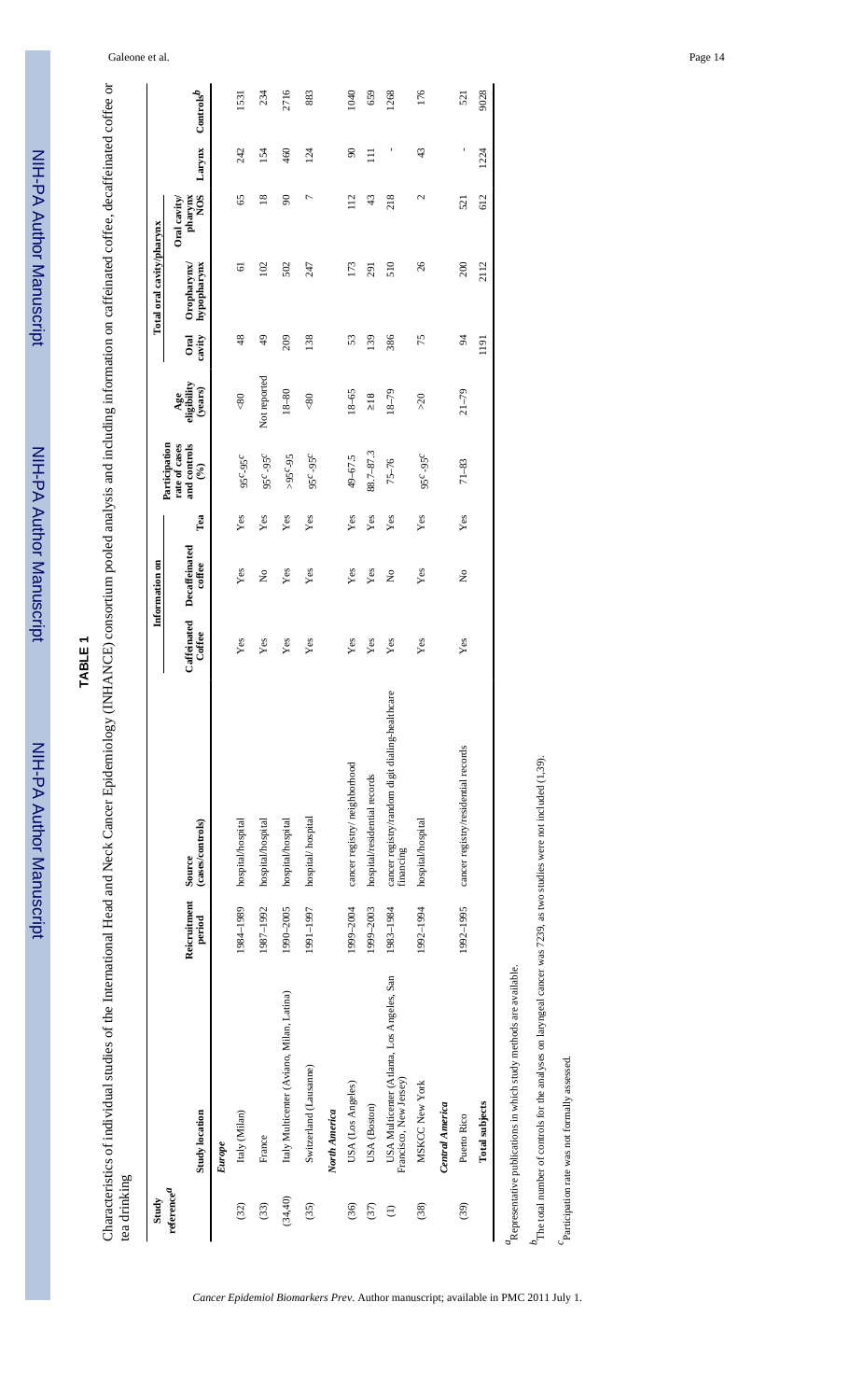# NIH-PA Author ManuscriptNIH-PA Author Manuscript

NIH-PA Author Manuscript

NIH-PA Author Manuscript

|                                | Cancer of the oral cavity/pharynx (n=3915) |                 |                 | Controls $(n=9028)$ | Cancer of the larynx (n=1224) |                 | Controls (n=7239) |                            |
|--------------------------------|--------------------------------------------|-----------------|-----------------|---------------------|-------------------------------|-----------------|-------------------|----------------------------|
|                                | $\blacksquare$                             | $\mathcal{S}_0$ | $\blacksquare$  | $\mathcal{S}_0$     | $\blacksquare$                | $\mathcal{S}_0$ | Z                 | $\mathcal{S}_{\mathbf{0}}$ |
| Age (years)                    |                                            |                 |                 |                     |                               |                 |                   |                            |
| $rac{40}{5}$                   | 157                                        | 4.0             | 581             | 6.4                 | 26                            | 2.1             | 495               | $6.8\,$                    |
| 40-44                          | 182                                        | 4.7             | 597             | 6.6                 | 39                            | 3.2             | 538               | 7.4                        |
| $45 - 49$                      | 397                                        | 10.1            | 948             | 10.5                | 121                           | 9.9             | 825               | 11.4                       |
| $50 - 54$                      | 609                                        | 15.6            | 1457            | 16.1                | 180                           | 14.7            | 1245              | 17.2                       |
| $55 - 59$                      | 754                                        | 19.3            | 1604            | 17.8                | 262                           | 21.4            | 1351              | 18.7                       |
| $60 - 64$                      | 624                                        | 15.9            | 1320            | 14.6                | 247                           | 20.2            | 1010              | 14.0                       |
| $65 - 69$                      | 583                                        | 14.9            | 1253            | 13.9                | 211                           | 17.2            | 925               | 12.8                       |
| $70 - 74$                      | 410                                        | 10.5            | 927             | 10.3                | 112                           | 9.1             | 692               | 9.6                        |
| $\geq$ 75                      | 199                                        | 5.0             | 339             | 3.8                 | 26                            | 2.2             | 156               | 2.1                        |
| Missing                        | $\circ$                                    |                 | $\mathcal{L}$   |                     | $\circ$                       |                 | $\mathcal{L}$     |                            |
| p ( $\chi^2$ test, two-sided)  |                                            | 0.001           |                 |                     |                               | 0.001           |                   |                            |
| Sex                            |                                            |                 |                 |                     |                               |                 |                   |                            |
| Men                            | 2970                                       | 76.0            | 6343            | 70.3                | 1105                          | 90.3            | 5089              | 70.4                       |
| Women                          | 940                                        | 24.0            | 2680            | 29.7                | 118                           | 9.7             | 2145              | 29.6                       |
| Missing                        | 5                                          |                 | $\sim$          |                     |                               |                 | $\mathbf{v}$      |                            |
| p ( $\chi^2$ test, two-sided)  |                                            | 0.001           |                 |                     |                               | 0.001           |                   |                            |
| Race/ethnicity                 |                                            |                 |                 |                     |                               |                 |                   |                            |
| Non-Hispanic white             | 3354                                       | 86.0            | 8116            | 90.3                | 1157                          | 95.0            | 6753              | 93.8                       |
| <b>Black</b>                   | 293                                        | 7.5             | 378             | 4.2                 | 27                            | 2.2             | 134               | $\ddot{1}$ .9              |
| Hispanic/Latino                | 122                                        | 3.1             | 308             | 3.4                 | $\overline{c}$                | $2.0\,$         | 222               | 3.1                        |
| $\mathrm{Order}^{\mathcal{A}}$ | 133                                        | 3.4             | 190             | 2.1                 | $\square$                     | 0.8             | 24                | 1.2                        |
| Missing                        | 13                                         |                 | 36              |                     | $\circ$                       |                 | 36                |                            |
| p ( $\chi^2$ test, two-sided)  |                                            | 0.001           |                 |                     |                               | 0.06            |                   |                            |
| Education                      |                                            |                 |                 |                     |                               |                 |                   |                            |
| No formal                      | $\overline{13}$                            | 0.3             | $\overline{31}$ | 0.3                 | $\sigma$                      | 0.7             | $\overline{31}$   | $0.4\,$                    |
| Less than junior high school   | 1173                                       | 30.1            | 3635            | 40.5                | 675                           | 55.5            | 3409              | 47.4                       |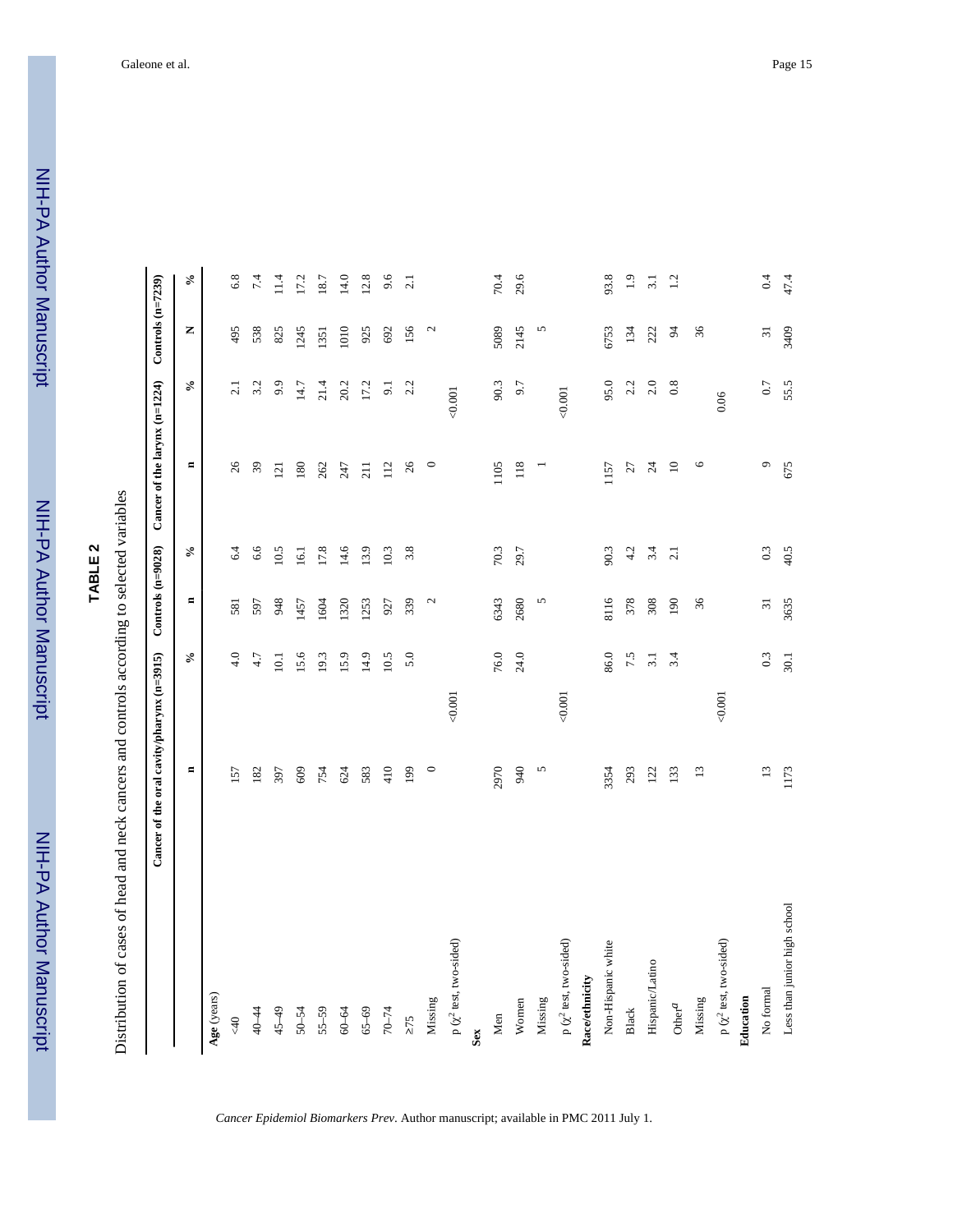|                                        | Cancer of the oral cavity/pharynx (n=3915) |                          | Controls (n=9028) |                          | Cancer of the larynx (n=1224) |                            | Controls $(n=7239)$ |                            |
|----------------------------------------|--------------------------------------------|--------------------------|-------------------|--------------------------|-------------------------------|----------------------------|---------------------|----------------------------|
|                                        | $\blacksquare$                             | $\mathcal{S}_\mathbf{e}$ | $\blacksquare$    | $\mathcal{S}_\mathbf{e}$ | $\blacksquare$                | $\mathcal{S}_{\mathbf{0}}$ | z                   | $\mathcal{S}_{\mathbf{0}}$ |
| Some high school                       | 835                                        | 21.4                     | 1221              | 13.6                     | 136                           | 11.2                       | 742                 | 10.3                       |
| High-school graduate                   | 426                                        | 10.9                     | 823               | 9.2                      | 140                           | 11.5                       | 722                 | 10.0                       |
| Vocational school, some college        | 1021                                       | 26.2                     | 1987              | 22.1                     | 147                           | 12.1                       | 1060                | 14.7                       |
| College graduate/postgraduate          | 430                                        | $\Xi$                    | 1289              | 14.3                     | 110                           | 9.0                        | 1233                | 17.2                       |
| Missing                                | 220                                        |                          | 250               |                          | 168                           |                            | 249                 |                            |
| p ( $\chi^2$ test, two-sided)          | 0.001                                      |                          |                   |                          |                               | 0.001                      |                     |                            |
| Cigarette smoking (pack/year)          |                                            |                          |                   |                          |                               |                            |                     |                            |
| Never smokers                          | 570                                        | 14.8                     | 3571              | 40.1                     | 58                            | 4.8                        | 2907                | 40.8                       |
| $1\hspace{-0.08cm}-\hspace{-0.08cm}10$ | 261                                        | 6.8                      | 1477              | 16.6                     | $\overline{7}$                | 5.9                        | 1234                | 17.3                       |
| $11 - 20$                              | 340                                        | 8.8                      | 1039              | 11.7                     | 130                           | $10.7\,$                   | 881                 | 12.4                       |
| $21 - 30$                              | 452                                        | 11.7                     | 873               | 9.8                      | 191                           | 15.8                       | 707                 | 9.9                        |
| $31 - 40$                              | 540                                        | 14.0                     | 696               | 7.8                      | 230                           | 19.0                       | 552                 | $7.8\,$                    |
| $41 - 50$                              | 448                                        | 11.6                     | 452               | $\overline{5.1}$         | 187                           | 15.5                       | 336                 | 4.7                        |
| $>50$                                  | 1240                                       | 32.3                     | 789               | 8.9                      | 343                           | 28.3                       | 504                 | $\overline{71}$            |
| Missing                                | $\mathcal{Z}$                              |                          | 131               |                          | $\overline{4}$                |                            | $118$               |                            |
| p ( $\chi^2$ test, two-sided)          | 0.001                                      |                          |                   |                          |                               | 0.001                      |                     |                            |
| $Mean \pm SD$                          | $3.67 + 2.18$                              |                          | $1.79 \pm 2.00$   |                          | $3.98 \pm 1.78$               |                            | $1.69 \pm 1.92$     |                            |
| p (t-test, two-sided)                  | 0.001                                      |                          |                   |                          |                               | 0.001                      |                     |                            |
| Duration of cigar smoking (years)      |                                            |                          |                   |                          |                               |                            |                     |                            |
| $Mean \pm SD$                          | $1.76 \pm 7.69$                            |                          | $0.81 \pm 4.96$   |                          | $0.96 \pm 5.99$               |                            | $0.54 + 3.92$       |                            |
| p (t-test, two-sided)                  | 0.001                                      |                          |                   |                          |                               | 0.0019                     |                     |                            |
| Duration of pipe smoking (years)       |                                            |                          |                   |                          |                               |                            |                     |                            |
| $Mean \pm SD$                          | $1.27 \pm 6.25$                            |                          | $0.79 \pm 4.62$   |                          | $0.66 \pm 4.98$               |                            | $0.60 \pm 4.03$     |                            |
| p (t-test, two-sided)                  | 0.001                                      |                          |                   |                          |                               | 0.676                      |                     |                            |
| Alcohol intake (ml per day)            |                                            |                          |                   |                          |                               |                            |                     |                            |
| Non drinkers                           | 356                                        | 9.4                      | 1894              | 21.5                     | 113                           | 9.6                        | 1618                | 22.9                       |
| $-1$                                   | $\frac{4}{3}$                              | 2.5                      | 280               | 3.2                      | $\circ$                       | 0.5                        | 65                  | 0.9                        |
| $>1-3$                                 | 138                                        | 3.6                      | 570               | 6.5                      | $\overline{21}$               | $1.8\,$                    | 376                 | 5.3                        |
| $>3-8$                                 | 206                                        | 5.4                      | 784               | 8.9                      | 35                            | 3.0                        | 509                 | 7.2                        |
| $>8 - 18$                              | 398                                        | 10.5                     | 1230              | 14.0                     | 73                            | 6.2                        | 942                 | 13.3                       |

Galeone et al. Page 16

 NIH-PA Author Manuscript NIH-PA Author Manuscript

 $\mathsf{l}$ 

NIH-PA Author Manuscript

NIH-PA Author Manuscript

NIH-PA Author Manuscript

NIH-PA Author Manuscript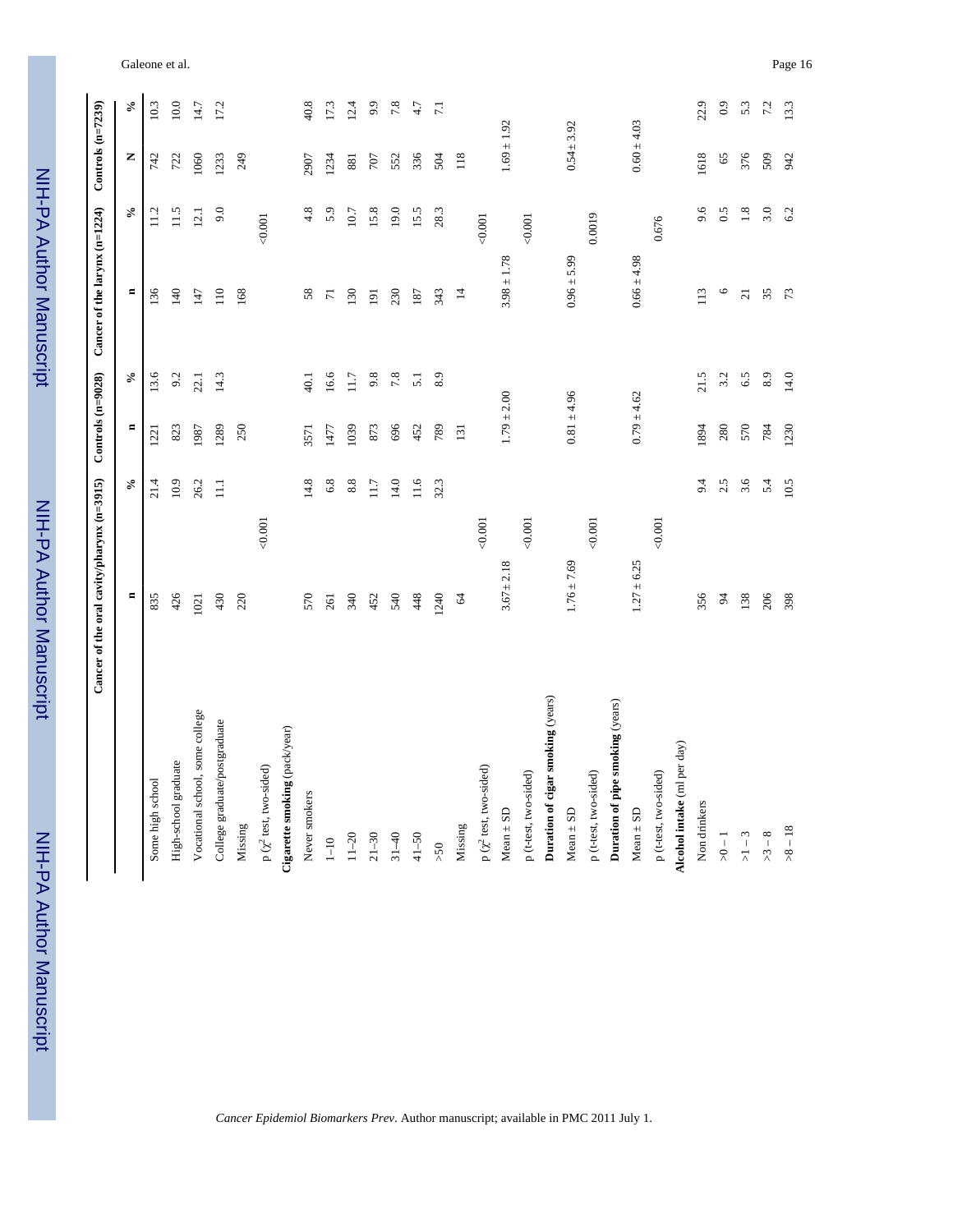|                        | Cancer of the oral cavity/pharynx (n=3915) Controls (n=9028) Cancer of the larynx (n=1224) Controls (n=7239) |       |                   |                 |                   |          |                   |      |
|------------------------|--------------------------------------------------------------------------------------------------------------|-------|-------------------|-----------------|-------------------|----------|-------------------|------|
|                        | $\blacksquare$                                                                                               | ⊱°    | E                 | $\epsilon$      |                   | ⊱°       | Z                 | ℅    |
| $-18 - 40$             | 565                                                                                                          | 14.9  | 1603              | 8.2             | 146               | 12.4     | 1365              | 19.3 |
| $56 - 075$             | 640                                                                                                          | 16.9  | 1358              | 15.4            | 248               | 21.0     | 1245              | 17.6 |
| $>75 - 115$            | 453                                                                                                          | 11.9  | 573               | 65              | 219               | 18.4     | 513               | 7.3  |
| $>115 - 155$           | 381                                                                                                          | 10.0  | 330               | 3.7             | 201               | 17.0     | 295               | 4.3  |
| >155                   | 566                                                                                                          | 14.9  | 184               | $\overline{21}$ | 119               | $\Xi$    | 134               | ڣ    |
| Missing                | $\frac{18}{11}$                                                                                              |       | 222               |                 | 43                |          | 177               |      |
| p (x' test, two-sided) |                                                                                                              | 0.001 |                   |                 |                   | $-0.001$ |                   |      |
| $Mean \pm SD$          | $85.80 \pm 148.65$                                                                                           |       | $33.17 \pm 52.65$ |                 | $80.01 \pm 70.87$ |          | $35.14 \pm 47.93$ |      |
| p (t-test, two-sided)  |                                                                                                              | 0.001 |                   |                 |                   | <0.001   |                   |      |
|                        |                                                                                                              |       |                   |                 |                   |          |                   |      |

Other includes Brazilian, Asian and Pacific islanders and other races *a*Other includes Brazilian, Asian and Pacific islanders and other races

NIH-PA Author Manuscript

NIH-PA Author Manuscript

NIH-PA Author Manuscript

NIH-PA Author Manuscript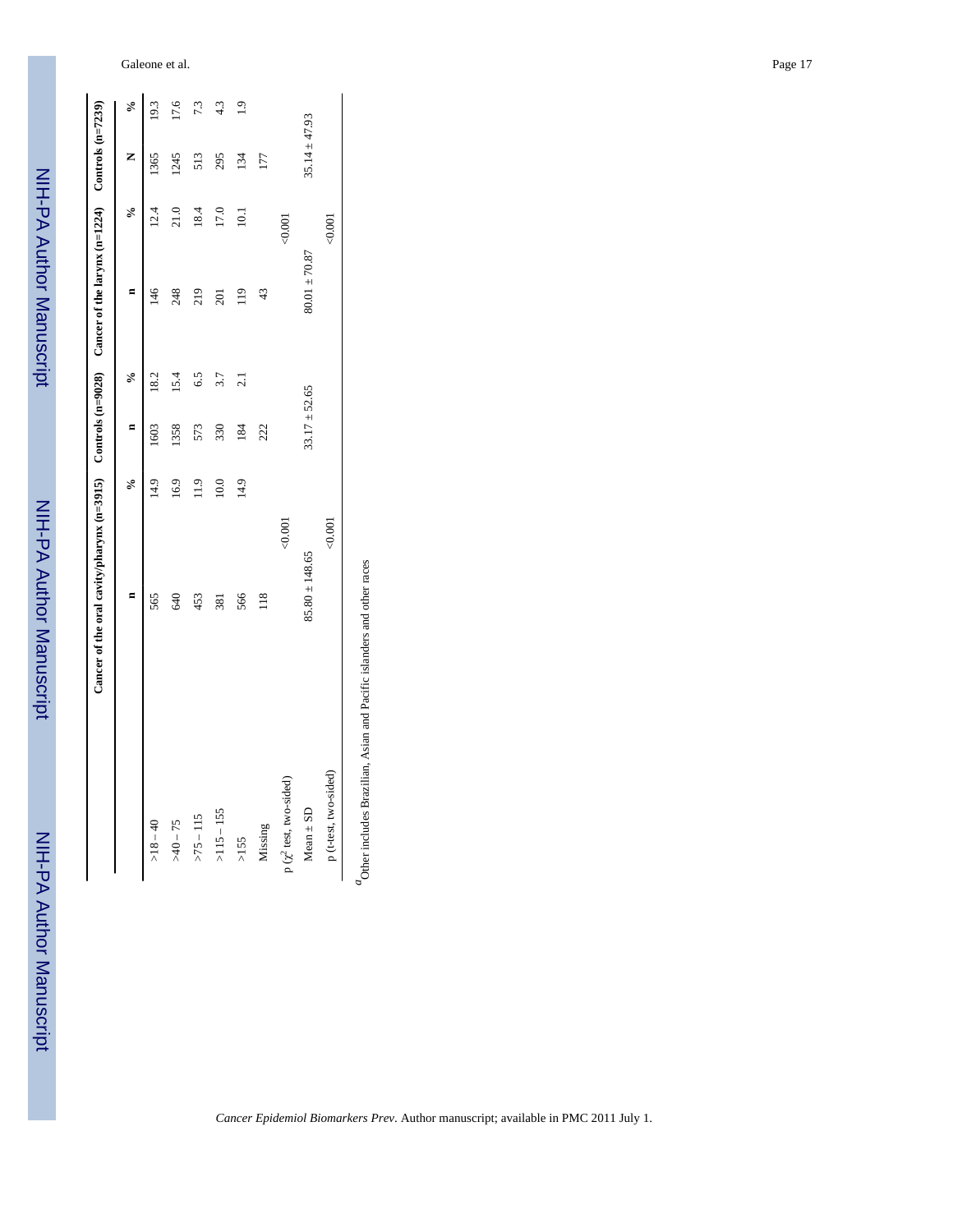| HH-PA<br>NH-PA Author Manuscript       |
|----------------------------------------|
| †H-P<br><b>NH-PA Author Manuscript</b> |

| a interval<br>rs by anatomical site and of controls, and corresponding odds ratios <sup><math>a</math></sup> (OR) and 95% confider<br>م<br>ک | a coffee and tea drinking<br>Š |  |
|----------------------------------------------------------------------------------------------------------------------------------------------|--------------------------------|--|
| istribution of cases of head and                                                                                                             |                                |  |

|                                        |          |       |                          |                | Oral cavity/pharynx (OP) |               |                          |                         |                          |                |                |                     |
|----------------------------------------|----------|-------|--------------------------|----------------|--------------------------|---------------|--------------------------|-------------------------|--------------------------|----------------|----------------|---------------------|
|                                        |          |       | Total                    |                | Oral cavity              |               | Oropharynx/hypopharynx   |                         | <b>NOS</b>               |                | Larynx         |                     |
|                                        | controls | cases | OR (95% CI)              | cases          | $OR$ (95% CI)            | cases         | OR (95% CI)              | cases                   | OR (95% CI)              | controls       | cases          | OR (95% CI)         |
| Caffeinated coffee $\it{^b}$           |          |       |                          |                |                          |               |                          |                         |                          |                |                |                     |
| Non drinkers                           | 1435     | 542   | $1\,c$                   | 177            | $1\,c$                   | 284           | $\overline{\phantom{a}}$ | $\overline{\mathbf{s}}$ | $\overline{\phantom{a}}$ | 1293           | $\overline{4}$ | $\mathfrak{l}^c$    |
| Drinkers                               | 7496     | 3203  | $0.84(0.60 - 1.18)$      | 953            | $0.62(0.40-0.99)$        | 1739          | $0.82(0.55 - 1.23)$      | 511                     | $0.76(0.52 - 1.11)$      | 5855           | 1034           | $1.04(0.80 - 1.36)$ |
| Cups per day                           |          |       |                          |                |                          |               |                          |                         |                          |                |                |                     |
| $>0$ to $<$                            | 4637     | 1827  | $0.88(0.62 - 1.25)$      | 538            | $0.65(0.42 - 1.02)$      | 986           | $0.89(0.60 - 1.31)$      | 303                     | $0.82(0.59 - 1.15)$      | 3796           | 568            | $1.08(0.82 - 1.42)$ |
| 3 to 4                                 | 2029     | 851   | $0.78(0.49 - 1.24)$      | 259            | $0.52(0.27 - 0.98)$      | 465           | $0.73(0.41 - 1.31)$      | 127                     | $0.70(0.45 - 1.09)$      | 1527           | 335            | $1.12(0.81 - 1.55)$ |
| $\overline{\lambda}$                   | 830      | 525   | $0.61(0.47-0.80)$        | 156            | $0.46(0.30 - 0.71)$      | 288           | $0.58(0.41 - 0.82)$      | $\overline{81}$         | $0.61(0.37 - 1.01)$      | 532            | 131            | $0.96(0.64 - 1.45)$ |
| Missing                                | 97       | 170   |                          | $\overline{6}$ |                          | 89            |                          | $\Omega$                |                          | $\overline{5}$ | 46             |                     |
| Total                                  | 9028     | 3915  |                          | 1191           |                          | 2112          |                          | 612                     |                          | 7239           | 1224           |                     |
| p for trend                            |          |       | $-0.01$                  |                | $<0.01$                  |               | 0.02                     |                         | 0.01                     |                |                | 0.82                |
| p for heterogeneity<br>between studies |          |       | 0.01                     |                | $<0.01$                  |               | 0.02                     |                         | $0.4\,$                  |                |                | 0.11                |
| For an increment of one cup per<br>day |          |       | $0.96(0.94 - 0.98)$      |                | $0.96(0.92 - 0.99)$      |               | $0.95(0.93 - 0.98)$      |                         | $0.96(0.91 - 1.00)$      |                |                | $0.99(0.95 - 1.04)$ |
| Decaffeinated coffee <sup>d</sup>      |          |       |                          |                |                          |               |                          |                         |                          |                |                |                     |
| Non drinkers                           | 6102     | 1845  | $\overline{\phantom{a}}$ | 512            | 1 <sup>c</sup>           | 1076          | 1 <sup>c</sup>           | 257                     | 1 <sup>c</sup>           | 6102           | 945            | $\mathbf{L}$        |
| Drinkers                               | 806      | 270   | $1.05(0.85 - 1.29)$      | 89             | $1.17(0.81 - 1.69)$      | 137           | $0.94(0.72 - 1.23)$      | $\frac{4}{3}$           | $1.40(0.93 - 2.12)$      | 806            | 78             | $0.96(0.41 - 2.22)$ |
| Cups per day                           |          |       |                          |                |                          |               |                          |                         |                          |                |                |                     |
| $> 0$ to $< 1$                         | 404      | 135   | $1.03(0.78 - 1.34)$      | 37             | $1.18(0.67 - 2.08)$      | 73            | $0.96(0.68 - 1.35)$      | 25                      | $1.59(0.93 - 2.71)$      | 404            | 38             | $1.60(0.37 - 6.85)$ |
| $\overline{\lambda}$                   | 402      | 135   | $1.09(0.83 - 1.44)$      | 52             | $1.51(0.97 - 2.35)$      | $\mathcal{A}$ | $0.94(0.64 - 1.37)$      | $\overline{19}$         | $1.36(0.77 - 2.42)$      | 402            | $\overline{4}$ | $0.84(0.34 - 2.06)$ |
| Missing                                | 50       | 166   |                          | $\overline{6}$ |                          | 87            |                          | $18\,$                  |                          | 97             | 47             |                     |
| Total                                  | 7005     | 2281  |                          | 662            |                          | 1300          |                          | 319                     |                          | 7005           | 1070           |                     |
| P for trend                            |          |       | 0.57                     |                | 0.09                     |               | 0.78                     |                         | 0.17                     |                |                | 0.75                |
| P for heterogeneity<br>between studies |          |       | 0.33                     |                | 0.08                     |               | 0.13                     |                         | 0.67                     |                |                | 0.04                |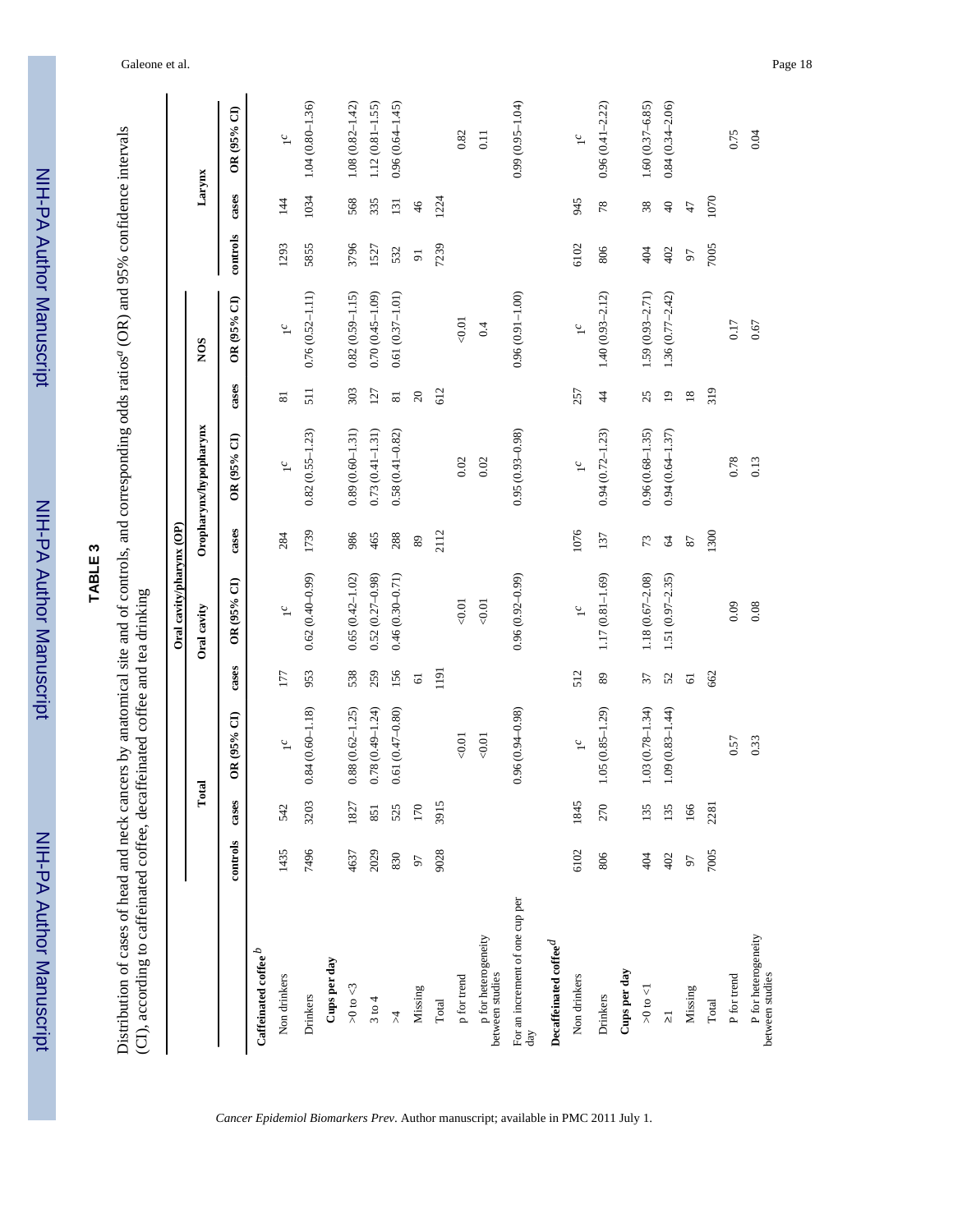| <b>Holliph</b> |
|----------------|
|                |
|                |
|                |
|                |
|                |
|                |
|                |
|                |
|                |
|                |
|                |
|                |
| <u>ומ</u>      |
|                |
|                |
|                |
|                |
|                |
|                |
| ≥<br>?         |
|                |
|                |
|                |
|                |
| Ē              |
|                |
|                |
|                |
|                |

**Oral cavity/pharynx (OP)**

Oral cavity/pharynx (OP)

| $rac{S}{S}$          |
|----------------------|
|                      |
|                      |
|                      |
|                      |
|                      |
|                      |
|                      |
|                      |
|                      |
|                      |
|                      |
|                      |
| ֞ <u>֓</u> ֓֝֘֝֘֝֟׆֧ |
|                      |
|                      |
|                      |
|                      |
|                      |
| $\frac{1}{2}$        |
|                      |
|                      |
|                      |
| İ                    |
|                      |
|                      |
|                      |
|                      |
|                      |

|                                                                                                                                                                                                                                                                                                                       |          | Total            |                     |               | Oral cavity         |            | Oropharynx/hypopharynx |                 | <b>NOS</b>          |          |                | Larynx              |
|-----------------------------------------------------------------------------------------------------------------------------------------------------------------------------------------------------------------------------------------------------------------------------------------------------------------------|----------|------------------|---------------------|---------------|---------------------|------------|------------------------|-----------------|---------------------|----------|----------------|---------------------|
|                                                                                                                                                                                                                                                                                                                       | controls | cases            | OR (95% CI)         | cases         | OR (95% CI)         | cases      | OR (95% CI)            | cases           | OR (95% CI)         | controls | cases          | OR (95% CI)         |
| For an increment of one cup per<br>day                                                                                                                                                                                                                                                                                |          |                  | $1.03(0.92 - 1.15)$ |               | $1.04(0.87 - 1.23)$ |            | $1.04(0.91 - 1.19)$    |                 | $0.91(0.75 - 1.11)$ |          |                | $0.91(0.75 - 1.09)$ |
| Type of coffee $\bm{d}$                                                                                                                                                                                                                                                                                               |          |                  |                     |               |                     |            |                        |                 |                     |          |                |                     |
| Non drinkers                                                                                                                                                                                                                                                                                                          | 1004     | 314              | $\mathbf{L}$        | 96            | $\tilde{c}$         | 180        | $\tilde{c}$            | 38              | $\tilde{a}$         | 1004     | 105            | $\tilde{c}$         |
| Only caffeinated coffee<br>drinkers                                                                                                                                                                                                                                                                                   | 5093     | 1530             | $0.92(0.57 - 1.47)$ | 416           | $0.77(0.55 - 1.09)$ | 895        | $0.92(0.52 - 1.54)$    | 219             | $1.08(0.69 - 1.69)$ | 5093     | 839            | $1.15(0.76 - 1.75)$ |
| Only decaffeinated coffee<br>drinkers                                                                                                                                                                                                                                                                                 | 271      | 93               | $1.05(0.64 - 1.71)$ | $\sqrt{30}$   | $1.02(0.52 - 2.01)$ | $\sqrt{4}$ | $0.87(0.44 - 1.73)$    | 23              | $1.84(0.95 - 3.55)$ | 271      | 33             | $1.86(0.80 - 4.35)$ |
| Drinkers of both types                                                                                                                                                                                                                                                                                                | 531      | $\overline{171}$ | $0.79(0.51 - 1.21)$ | 55            | $0.72(0.39 - 1.33)$ | 96         | $0.80(0.46 - 1.38)$    | $20\,$          | 1.11 (0.54-2.29)    | 531      | $\ddot{4}$     | $0.92(0.34 - 2.53)$ |
| Missing                                                                                                                                                                                                                                                                                                               | 106      | 173              |                     | 65            |                     | 89         |                        | $\overline{0}$  |                     | 106      | $\overline{6}$ |                     |
| Total                                                                                                                                                                                                                                                                                                                 | 7005     | 2281             |                     | 662           |                     | 1300       |                        | 319             |                     | 7005     | 1070           |                     |
| P for heterogeneity between<br>studies                                                                                                                                                                                                                                                                                |          |                  | 0.01                |               | 0.14                |            | $-0.01$                |                 | 0.25                |          |                | 0.02                |
| $\mathrm{Tea}^b$                                                                                                                                                                                                                                                                                                      |          |                  |                     |               |                     |            |                        |                 |                     |          |                |                     |
| Non drinkers                                                                                                                                                                                                                                                                                                          | 4850     | 2096             | $\mathbf{r}$        | 604           | $\mathbf{r}$        | 1182       | 1 <sup>c</sup>         | 310             | $\tilde{c}$         | 3991     | 779            | $\overline{c}$      |
| Drinkers                                                                                                                                                                                                                                                                                                              | 4076     | 1648             | $0.99(0.89 - 1.11)$ | 523           | $1.06(0.88 - 1.27)$ | 841        | $0.93(0.81 - 1.06)$    | 284             | 1.10 (0.88-1.39)    | 3155     | 399            | $0.97(0.80 - 1.18)$ |
| Cups per day                                                                                                                                                                                                                                                                                                          |          |                  |                     |               |                     |            |                        |                 |                     |          |                |                     |
| $\overline{\mathsf{v}}$                                                                                                                                                                                                                                                                                               | 3398     | 1362             | $1.00(0.89 - 1.13)$ | 433           | $1.10(0.92 - 1.33)$ | 696        | $0.93(0.80 - 1.07)$    | 233             | $1.10(0.87 - 1.40)$ | 2670     | 322            | $0.90(0.73 - 1.10)$ |
| $\overline{\wedge}$                                                                                                                                                                                                                                                                                                   | 678      | 286              | $0.94(0.77 - 1.16)$ | $\infty$      | $0.94(0.68 - 1.29)$ | 145        | $0.92(0.71 - 1.18)$    | $\overline{5}$  | $1.12(0.74 - 1.69)$ | 485      | 77             | $1.48(1.03 - 2.14)$ |
| Missing                                                                                                                                                                                                                                                                                                               | 102      | 171              |                     | $\mathcal{L}$ |                     | 89         |                        | $\overline{18}$ |                     | 93       | 46             |                     |
| Total                                                                                                                                                                                                                                                                                                                 | 9028     | 3915             |                     | 1191          |                     | 2112       |                        | 612             |                     | 7239     | 1224           |                     |
| P for trend                                                                                                                                                                                                                                                                                                           |          |                  | 0.72                |               | 0.90                |            | 0.36                   |                 | 0.43                |          |                | 0.40                |
| p for heterogeneity<br>between studies                                                                                                                                                                                                                                                                                |          |                  | 0.30                |               | 0.45                |            | 0.23                   |                 | 0.95                |          |                | $0.08\,$            |
| For an increment of one cup per<br>day                                                                                                                                                                                                                                                                                |          |                  | $0.99(0.94 - 1.04)$ |               | $0.98(0.91 - 1.06)$ |            | $0.98(0.92 - 1.05)$    |                 | $1.02(0.93 - 1.12)$ |          |                | 1.06 (0.97-1.16)    |
| We used the random effects estimates when heterogeneity was detected, and the fixed-effects estimates otherwise. Adjusted for age, sex, race/ethnicity, education, study, cigarette smoking (pack-years),<br>duration of cigar smoking, duration of pipe smoking, alcohol intake, weight, vegetable and fruit intake. |          |                  |                     |               |                     |            |                        |                 |                     |          |                |                     |

*Cancer Epidemiol Biomarkers Prev*. Author manuscript; available in PMC 2011 July 1.

 $^{\prime}$  Reference category.  $c$ Reference category.

duration of cigar smoking, duration of pipe smoking, alcohol intake, weight, vegetable and fruit intake.  $b<sub>I</sub>$  Includes nine studies for OP cancers (1,32–39) and seven studies for laryngeal cancer (32–38).

 $b$  ncludes nine studies for OP cancers (1,32–39) and seven studies for laryngeal cancer (32–38).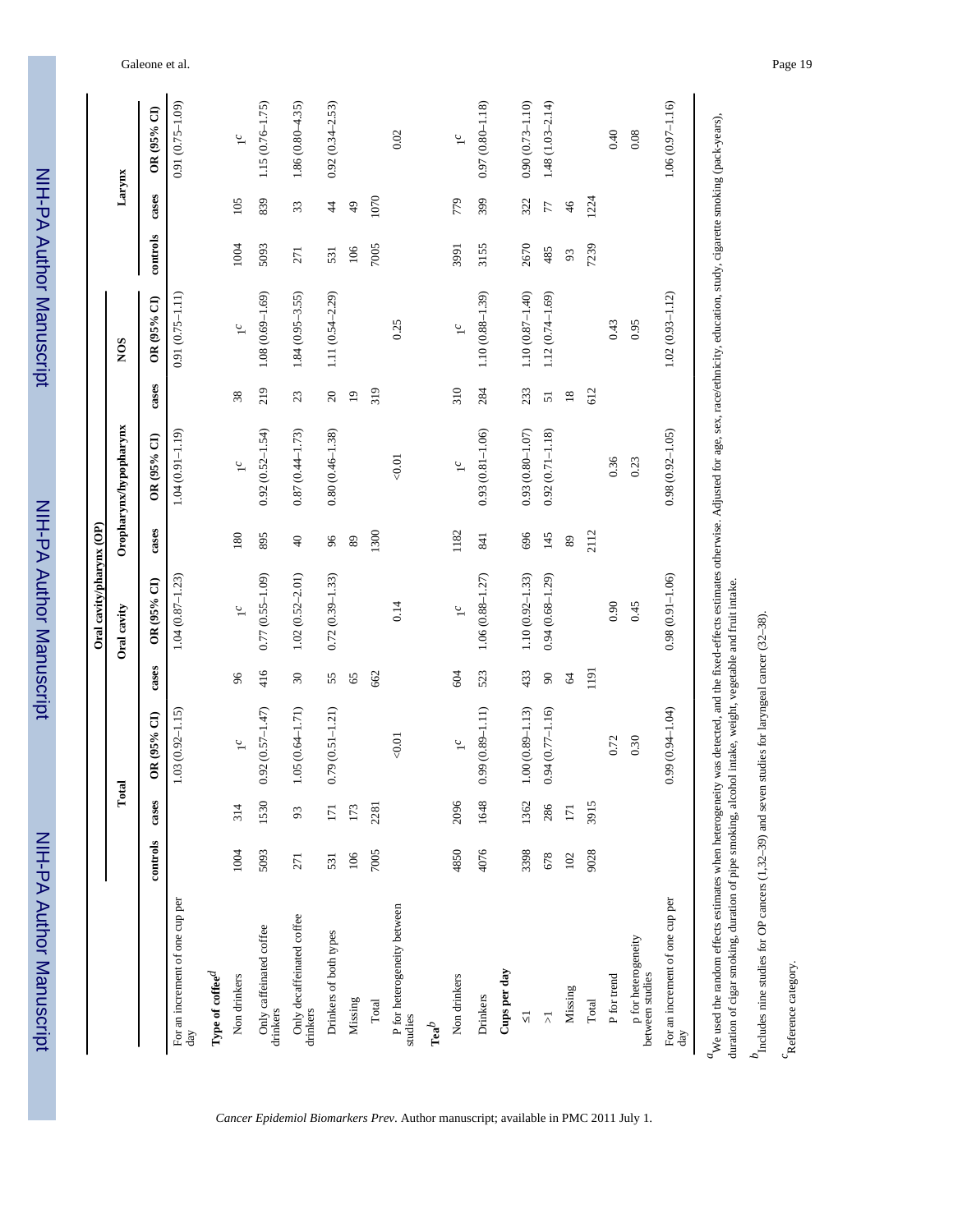$d_{\mbox{\footnotesize{Includes}}}$  six studies for both OP and larynge<br>al cancers (32,34–38) *d*Includes six studies for both OP and laryngeal cancers (32,34–38)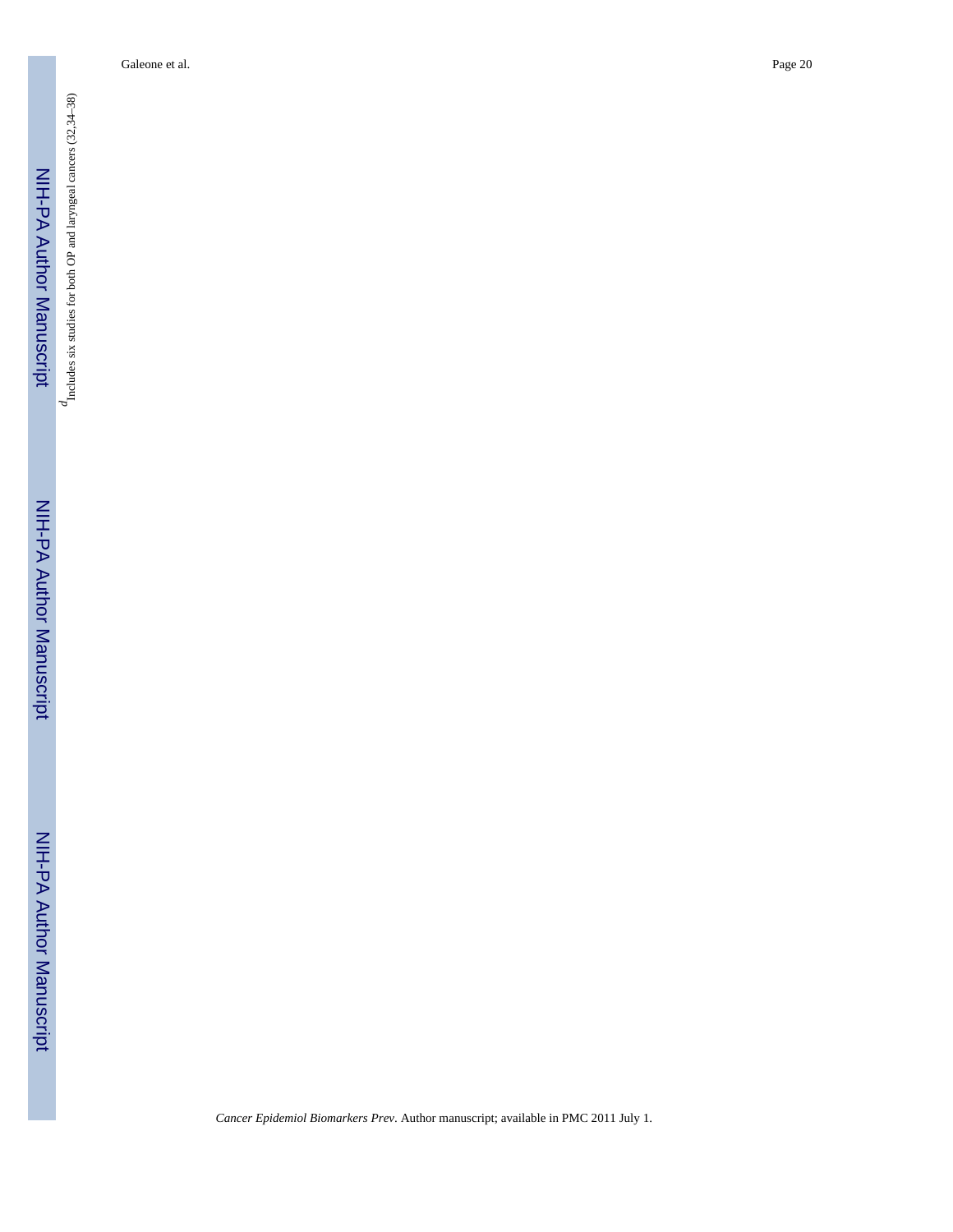#### **TABLE 4**

Distribution of cases of oral cavity and pharyngeal cancer and controls, and corresponding odds ratios (OR)*<sup>a</sup>* and 95% confidence intervals (CI), for drinking >4 cups per day of caffeinated coffee vs. non drinkers, in strata of selected covariates

|                                                                                                                             | Oral cavity and pharynx cancer |                 |                     |                          |
|-----------------------------------------------------------------------------------------------------------------------------|--------------------------------|-----------------|---------------------|--------------------------|
|                                                                                                                             | Controls $(n=830)$             | Cases $(n=525)$ | OR (95% CI)         | p for heterogeneity $^b$ |
| Age (years)                                                                                                                 |                                |                 |                     |                          |
| $<$ 55                                                                                                                      | 376                            | 184             | $0.60(0.41 - 0.88)$ | 0.06                     |
| $\geq 55$                                                                                                                   | 454                            | 341             | $0.55(0.40-0.75)$   | 0.02                     |
| <b>Sex</b>                                                                                                                  |                                |                 |                     |                          |
| Men                                                                                                                         | 645                            | 412             | $0.59(0.42 - 0.81)$ | < 0.01                   |
| Women                                                                                                                       | 185                            | 113             | $0.46(0.27-0.78)$   | < 0.01                   |
| Geographic region $c$                                                                                                       |                                |                 |                     |                          |
| Europe                                                                                                                      | 412                            | 132             | $0.63(0.43 - 0.92)$ | 0.07                     |
| America                                                                                                                     | 418                            | 393             | $0.60(0.45 - 0.80)$ | 0.11                     |
| Education $d$                                                                                                               |                                |                 |                     |                          |
| <high graduate<="" school="" td=""><td>317</td><td>139</td><td><math>0.55(0.33 - 0.93)</math></td><td>&lt; 0.01</td></high> | 317                            | 139             | $0.55(0.33 - 0.93)$ | < 0.01                   |
| $\geq$ high school graduate                                                                                                 | 508                            | 383             | $0.65(0.45-0.93)$   | < 0.01                   |
| Tobacco consumption $d,e$                                                                                                   |                                |                 |                     |                          |
| Never tobacco users                                                                                                         | 299                            | 69              | $0.72(0.31-1.64)$   | < 0.01                   |
| Light tobacco users                                                                                                         | 322                            | 164             | $0.53(0.25-1.13)$   | 0.03                     |
| Heavy tobacco users                                                                                                         | 205                            | 290             | $0.51(0.35 - 0.76)$ | < 0.01                   |
| Alcohol consumption $df$                                                                                                    |                                |                 |                     |                          |
| Never or Light drinkers                                                                                                     | 566                            | 227             | $0.59(0.42 - 0.85)$ | < 0.01                   |
| Heavy drinkers                                                                                                              | 243                            | 286             | $0.61(0.42 - 0.85)$ | < 0.01                   |
| Vegetable intake                                                                                                            |                                |                 |                     |                          |
| <median< td=""><td>388</td><td>307</td><td><math>0.59(0.37-0.92)</math></td><td>&lt; 0.01</td></median<>                    | 388                            | 307             | $0.59(0.37-0.92)$   | < 0.01                   |
| $\geq$ median                                                                                                               | 442                            | 218             | $0.60(0.39 - 0.92)$ | < 0.01                   |
| Fruit intake $d$                                                                                                            |                                |                 |                     |                          |
| <median< td=""><td>429</td><td>354</td><td><math>0.52(0.36 - 0.74)</math></td><td>&lt; 0.01</td></median<>                  | 429                            | 354             | $0.52(0.36 - 0.74)$ | < 0.01                   |
| $\geq$ median                                                                                                               | 401                            | 167             | $0.65(0.41-1.02)$   | < 0.01                   |
| Type of controls                                                                                                            |                                |                 |                     |                          |
| Hospital based                                                                                                              | 418                            | 141             | $0.65(0.38 - 1.11)$ | < 0.01                   |
| Population based                                                                                                            | 412                            | 384             | $0.58(0.44 - 0.78)$ | 0.20                     |

 ${}^{a}$ We used the random effects estimates when heterogeneity was detected, and the fixed-effects estimates otherwise. Adjusted for age, sex, race/ ethnicity, education, study, cigarette smoking (pack-years), duration of cigar smoking, duration of pipe smoking, alcohol intake, weight, vegetable and fruit intake (as appropriate). Reference category was coffee non drinkers in each stratum.

#### *b* Between studies

*c* Europe included two studies from Italy (32,34), one from France (33) and one from Switzerland (35). America included four studies from USA (1,36–38) and one from Puerto Rico (39).

*d*The sum does not add up to the total because of some missing values